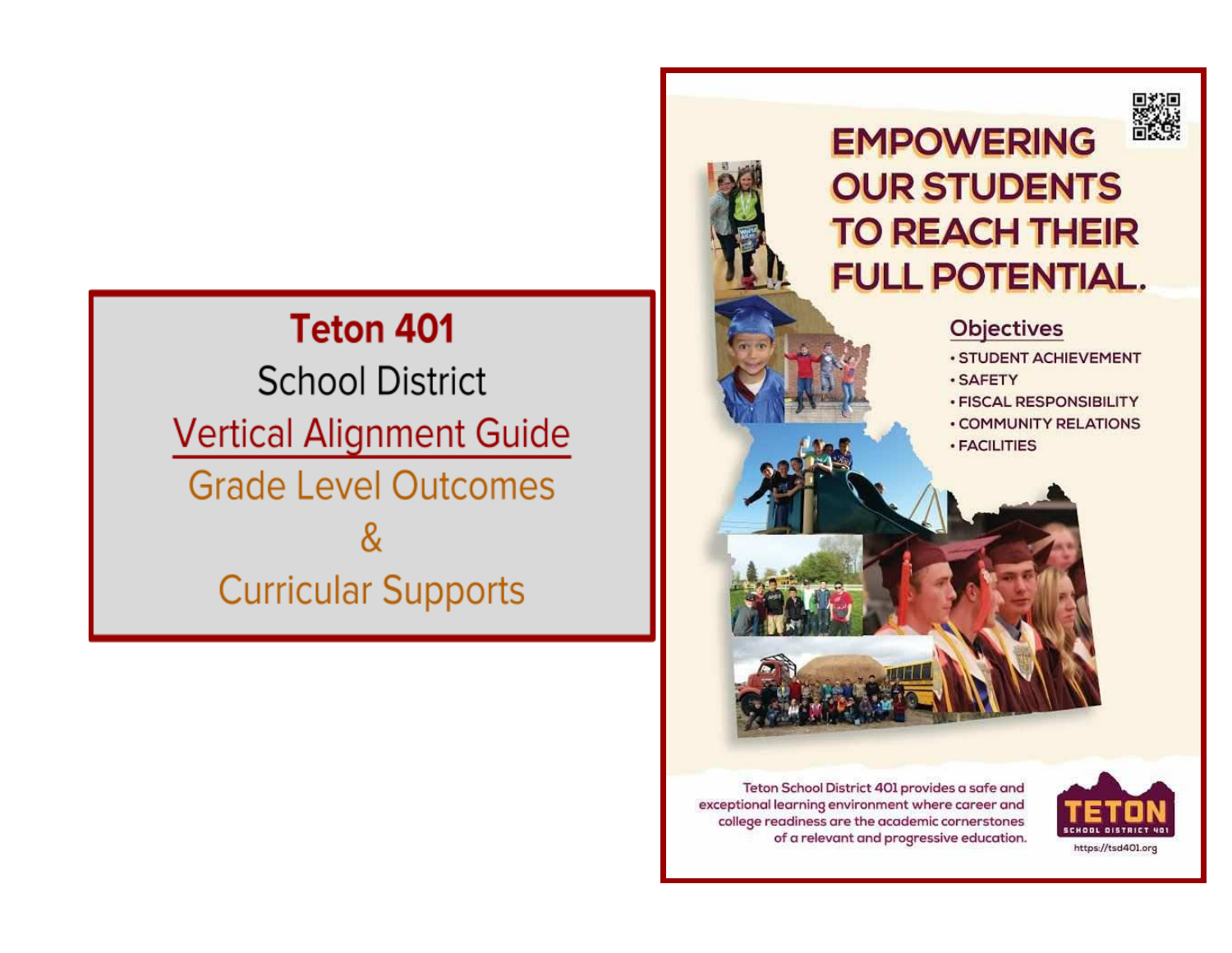| <b>Outcomes/G</b><br>rade Level                    | Kindergarten                                                                                                                                                                                                                                                                                                                                                                                                           | <b>First Grade</b>                                                                                                                                                                                                                                                                                                                                                                                          | <b>Second Grade</b>                                                                                                                                                                                                                                                                                                                                                                                                                                                                                                                                                             | <b>Third Grade</b>                                                                                                                                                                                                                                                                                                                                                                                                                                                                                                                                                                                                                                                                                                                                                                                                                                                                                                                   |
|----------------------------------------------------|------------------------------------------------------------------------------------------------------------------------------------------------------------------------------------------------------------------------------------------------------------------------------------------------------------------------------------------------------------------------------------------------------------------------|-------------------------------------------------------------------------------------------------------------------------------------------------------------------------------------------------------------------------------------------------------------------------------------------------------------------------------------------------------------------------------------------------------------|---------------------------------------------------------------------------------------------------------------------------------------------------------------------------------------------------------------------------------------------------------------------------------------------------------------------------------------------------------------------------------------------------------------------------------------------------------------------------------------------------------------------------------------------------------------------------------|--------------------------------------------------------------------------------------------------------------------------------------------------------------------------------------------------------------------------------------------------------------------------------------------------------------------------------------------------------------------------------------------------------------------------------------------------------------------------------------------------------------------------------------------------------------------------------------------------------------------------------------------------------------------------------------------------------------------------------------------------------------------------------------------------------------------------------------------------------------------------------------------------------------------------------------|
| <b>Reading/Writ</b><br>ing/English                 | Students will be able to write<br>for 15-20 minutes. Students<br>will be able to read at a level<br>J or 1.9 as measured by<br><b>Guided Reading level J or AR</b><br>respectively. Students will be<br>able to read for 15 minutes on<br>their own. Students are able<br>to publish a piece by editing<br>and revising with adult<br>support. Students will be able<br>to use capitalization<br>standards in writing. | Students will be able to write for 15-20<br>minutes<br>Students will be able to read at a level<br>J or 1.9 as measured by Guided<br>Reading level J or AR respectively.<br>Students will be able to read for 15<br>minutes on their own.<br>Students are able to publish a piece<br>by editing and revising with adult<br>support.<br>Students will be able to use<br>capitalization standards in writing. | Students will be able to add to their first<br>grade knowledge of writing by supplying<br>reasons, using linking words, providing<br>definitions, using details to describe actions,<br>thoughts and feelings, providing a concluding<br>statement<br>Students will be about to create Opinion,<br>Narrative and Informational writing<br>Students will be able to revise, edit, and<br>publish writing with the Guidance from Adults<br>Students will be able to write for a thirty<br>minute duration.<br>Students will be introduce on how to read<br>from an online source. | Students will be able to use decoding<br>strategies: Chunking, prefixes, suffixes,<br>intro multisyllabic words<br>Students will be able to demonstrate<br>basic understanding of comprehension<br>strategies & academic vocabulary<br>including: plot, setting, characters,<br>predictions, inferences, connections<br>Students will be able to Identify key<br>details, sequence of events<br>Students will be able to read<br>independently, read with endurance and<br>utilize comprehension skills.<br>Students be able to independently read<br>a complete level-appropriate novel<br>Students will be able to navigate the text<br>structure of information text and identify<br>important details and main idea of<br>information text<br>Students will be able to write fluently for<br>35 minutes in one sitting with at least 1/2<br>page writing<br>Students will have exposure to reading<br>text from an online source |
| <b>ELA</b><br><b>Curricular</b><br><b>Supports</b> | <b>Reading: Houghton Mifflin</b>                                                                                                                                                                                                                                                                                                                                                                                       | <b>DES Reading: Houghton Mifflin</b><br><b>TES/VES Lucy Calkins Units of Study:</b><br><b>Heinemann</b>                                                                                                                                                                                                                                                                                                     | <b>Reading: Houghton Mifflin</b>                                                                                                                                                                                                                                                                                                                                                                                                                                                                                                                                                | <b>DES Reading: Houghton Mifflin</b><br><b>TES Lucy Calkins Units of Study:</b><br><b>Heinemann</b><br><b>VES: Power Reading Workshop: Laura</b><br><b>Candler</b>                                                                                                                                                                                                                                                                                                                                                                                                                                                                                                                                                                                                                                                                                                                                                                   |
| <b>Math</b>                                        | Students will be able to<br>subitize numbers 1-10<br>Students will be able to count<br>on for example 8 the next<br>number is 9. Start at the the<br>number and then count up.<br>Students will be able to form<br>numbers 1-10 correctly.<br>sequentially 0-100                                                                                                                                                       | Students will be able to add and<br>subtract within 20.<br>Students will begin to understand<br>whole numbers and place values.<br>Students will be able to group in tens<br>and ones.<br>Students will begin to measure<br>lengths<br>Students will be able to count   Students will be able to compose and<br>decompose 2-D and 3-D figures. They                                                         | Students will be able to to add, tell time and<br>money skills - counting by 5's 10's etc. -<br>Students will increase their understanding of<br>base-ten notation.<br>Students will build fluency with addition and<br>subtraction<br>Students will use standard units of measure<br>Students will be able to describe and analyze<br>shapes.                                                                                                                                                                                                                                  | Students will develop an understanding<br>of multiplication and division, while using<br>strategies to multiply and divide within<br>100.<br>Students will develop an understanding<br>of fractions as numbers.<br>Students will begin to utilize the<br>structure of rectangular arrays and of<br>areas.<br>Students will be able to describe and                                                                                                                                                                                                                                                                                                                                                                                                                                                                                                                                                                                   |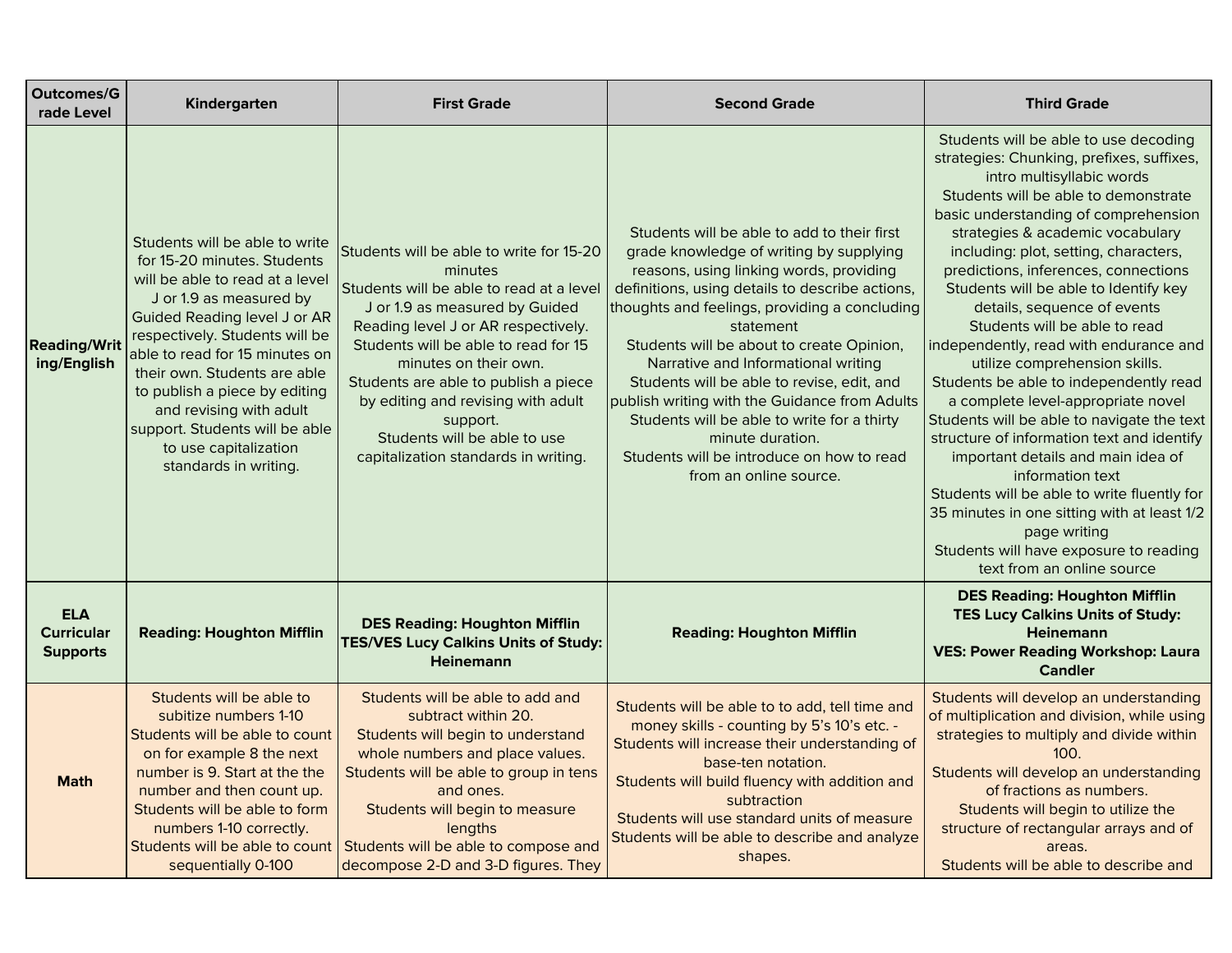|                                                     | Students will be able to add<br>and subtract up to 10, with<br>fluency to 5.                                                                                                                                                                                                                                                                                                                                                                                                                                                                                                                                                                                                                                                                                                                                                                                                                                                                                                                                                                  | will be able to combine shapes to<br>make new shapes and recognize<br>them from various perspectives and<br>orientations and describe their<br>attributes.                                                                                                                                                                                                                                                                                                                                                                                                                                                                                                                                                                                                                                                                                                                                                                                                                                                                                                                                                                                                                                                                                                                                                                                                          |                                                                                                                                                                                                                                                                                                                                                                                                                                                                                                                                                                                                                                                                                                                                                                                                                                                                                                                                                                                                                                                                                                                                                                                                                                                                                                                                                                               | analyze two dimensional shapes.<br>Students will be able to solve problems<br>involving the four operations and identify<br>and explain patterns in arithmetic.                                                                                                                                                                                                                                                                                                                                                                                                                                                                                                                                                                                                                                                                                                                                                                                                                                                                                                                                                                                                                                                                                                                         |
|-----------------------------------------------------|-----------------------------------------------------------------------------------------------------------------------------------------------------------------------------------------------------------------------------------------------------------------------------------------------------------------------------------------------------------------------------------------------------------------------------------------------------------------------------------------------------------------------------------------------------------------------------------------------------------------------------------------------------------------------------------------------------------------------------------------------------------------------------------------------------------------------------------------------------------------------------------------------------------------------------------------------------------------------------------------------------------------------------------------------|---------------------------------------------------------------------------------------------------------------------------------------------------------------------------------------------------------------------------------------------------------------------------------------------------------------------------------------------------------------------------------------------------------------------------------------------------------------------------------------------------------------------------------------------------------------------------------------------------------------------------------------------------------------------------------------------------------------------------------------------------------------------------------------------------------------------------------------------------------------------------------------------------------------------------------------------------------------------------------------------------------------------------------------------------------------------------------------------------------------------------------------------------------------------------------------------------------------------------------------------------------------------------------------------------------------------------------------------------------------------|-------------------------------------------------------------------------------------------------------------------------------------------------------------------------------------------------------------------------------------------------------------------------------------------------------------------------------------------------------------------------------------------------------------------------------------------------------------------------------------------------------------------------------------------------------------------------------------------------------------------------------------------------------------------------------------------------------------------------------------------------------------------------------------------------------------------------------------------------------------------------------------------------------------------------------------------------------------------------------------------------------------------------------------------------------------------------------------------------------------------------------------------------------------------------------------------------------------------------------------------------------------------------------------------------------------------------------------------------------------------------------|-----------------------------------------------------------------------------------------------------------------------------------------------------------------------------------------------------------------------------------------------------------------------------------------------------------------------------------------------------------------------------------------------------------------------------------------------------------------------------------------------------------------------------------------------------------------------------------------------------------------------------------------------------------------------------------------------------------------------------------------------------------------------------------------------------------------------------------------------------------------------------------------------------------------------------------------------------------------------------------------------------------------------------------------------------------------------------------------------------------------------------------------------------------------------------------------------------------------------------------------------------------------------------------------|
| <b>Math</b><br><b>Curricular</b><br><b>Supports</b> | <b>Engaged NY</b>                                                                                                                                                                                                                                                                                                                                                                                                                                                                                                                                                                                                                                                                                                                                                                                                                                                                                                                                                                                                                             | <b>Engaged NY</b>                                                                                                                                                                                                                                                                                                                                                                                                                                                                                                                                                                                                                                                                                                                                                                                                                                                                                                                                                                                                                                                                                                                                                                                                                                                                                                                                                   | <b>Engaged NY</b>                                                                                                                                                                                                                                                                                                                                                                                                                                                                                                                                                                                                                                                                                                                                                                                                                                                                                                                                                                                                                                                                                                                                                                                                                                                                                                                                                             | <b>Engaged NY</b>                                                                                                                                                                                                                                                                                                                                                                                                                                                                                                                                                                                                                                                                                                                                                                                                                                                                                                                                                                                                                                                                                                                                                                                                                                                                       |
| <b>Science</b>                                      | Plan and conduct an<br>investigation to compare the<br>effects of different strengths<br>or different directions of<br>pushes and pulls on the<br>motion of an object.<br>Analyze data to determine if a<br>design solution works as<br>intended to change the<br>speed or direction of an<br>object with a push or a pull<br>Make observations to<br>determine the effect of<br>sunlight on Earth's surface<br>Use tools and materials to<br>design and build a structure<br>that will reduce the warming<br>effect of sunlight on an area.<br>Use observations to describe<br>patterns of what plants and<br>animals (including humans)<br>need to survive<br>Use classification supported<br>by evidence to differentiate<br>between living and nonliving<br>items.<br>Use and share observations<br>of local weather conditions to<br>describe patterns over time,<br>which includes the 4 seasons<br>Construct an argument<br>supported by evidence for<br>how plants and animals<br>(including humans) can<br>change the environment to | Students will reinforce science<br>concepts through the use of non<br>fiction books. Students will write<br>Informational Texts about scientific<br>concepts. Students will be able to<br>make observations using all their<br>senses when appropriate. Students<br>will begin to learn how to measure.<br>Students will be able to follow<br>multi-step directions. Students will<br>acquire a basic understanding of the<br>life cycle. Plan and conduct<br>investigations to provide evidence<br>that vibrating materials can make<br>sound and that sound can make<br>materials vibrate. Make observations<br>to construct an evidence-based<br>account that objects in darkness can<br>be seen only when illuminated. Plan<br>and conduct investigations to<br>determine the effect of placing objects<br>made with different materials in the<br>path of a beam of light. Use tools and<br>materials to design and build a device<br>that uses light or sound to solve the<br>problem of communicating over a<br>distance. Use materials to design a<br>solution to a human problem by<br>mimicking how plants and/or animals<br>use their external parts to help them<br>survive, grow, and meet their needs.<br>Read texts and use media to<br>determine patterns in behavior of<br>parents and offspring that help<br>offspring survive. Develop models to | Plan and conduct an investigation to describe<br>and classify different kinds of materials by<br>their observable properties<br>Analyze data obtained from testing different<br>materials to determine which materials have<br>the properties that are best suited for an<br>intended purpose<br>Make observations to construct an<br>evidence-based account of how an object<br>made of a small set of pieces can be<br>disassembled and made into a new object.<br>Construct an argument with evidence that<br>some changes caused by heating or cooling<br>can be reversed and some cannot.<br>Plan and conduct an investigation to<br>determine if plants need sunlight and water<br>to grow<br>Develop a simple model that mimics the<br>function of an animal in dispersing seeds or<br>pollinating plants.<br>Make observations of plants and animals to<br>compare the diversity of life in different<br>habitats<br>Use information from several sources to<br>provide evidence that Earth events can occur<br>quickly or slowly<br>Compare multiple solutions designed to slow<br>or prevent wind or water from changing the<br>shape of the land<br>Develop a model to represent the shapes<br>and kinds of land and bodies of water in an<br>area.<br>Obtain information to identify where water is<br>found on Earth and that it can be solid, liquid<br>or gas. | Plan and conduct an investigation to<br>provide evidence of the effects of<br>balanced and unbalanced forces on the<br>motion of an object<br>Make observations and/or<br>measurements of an object's motion to<br>provide evidence that a pattern can be<br>used to predict future motion<br>Ask questions to determine cause and<br>effect relationships of electric or<br>magnetic interactions between two<br>objects not in contact with each other<br>Define a simple design problem that can<br>be solved by applying scientific ideas<br>about magnets<br>Construct an argument that some<br>animals form groups that help members<br>survive<br>Analyze and interpret data to provide<br>evidence that plants and animals have<br>traits inherited from parents and that<br>variation of these traits exists in a group<br>of similar organisms.<br>Use evidence to support the explanation<br>that traits can be influenced by the<br>environment.<br>Represent data in tables and graphical<br>displays to describe typical weather<br>conditions expected during a particular<br>season<br>Obtain and combine information to<br>describe climates in different regions of<br>theworld<br>Make a claim about the merit of a design<br>solution that reduces the impacts of a |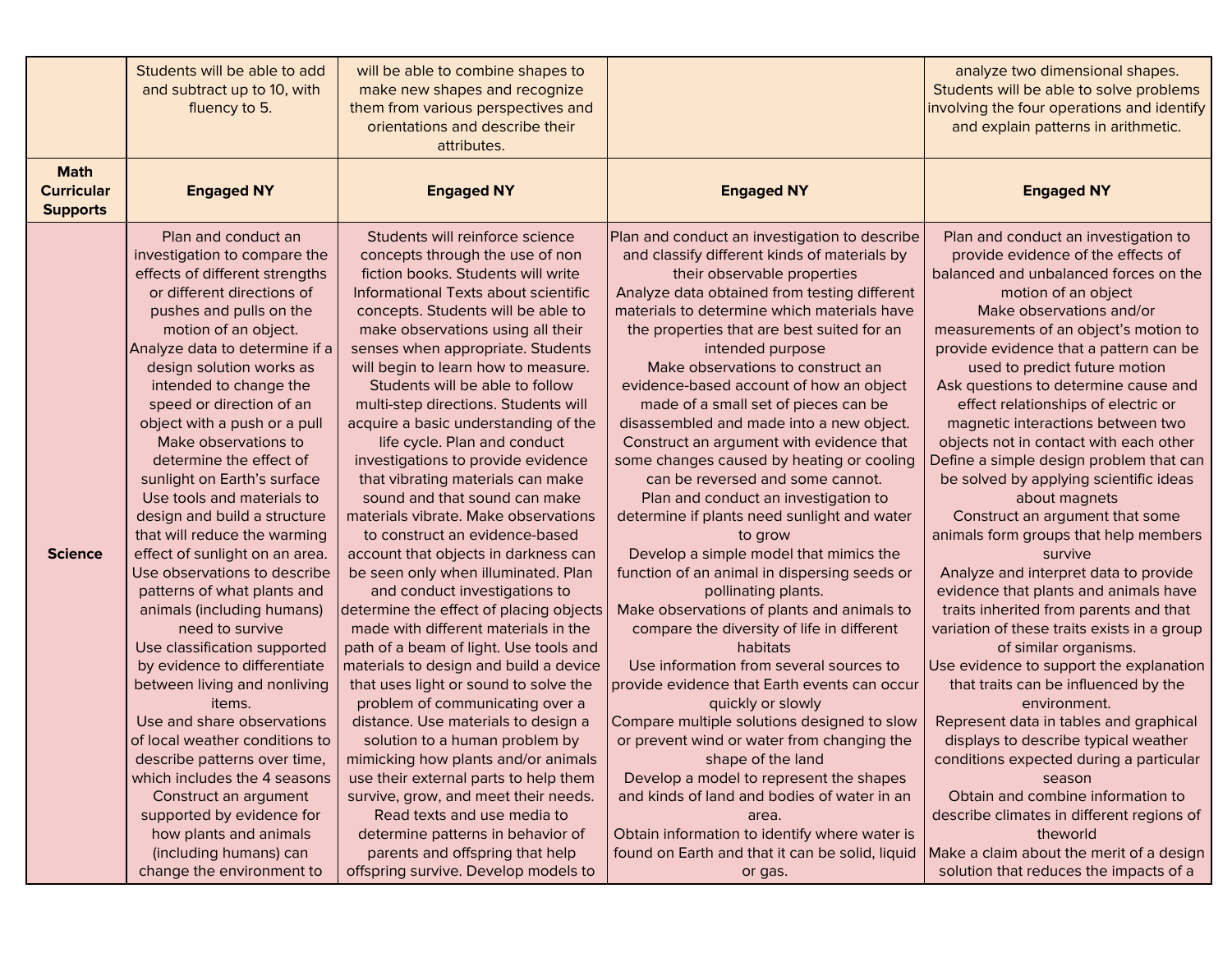|                                                        | meet their needs<br>Ask questions to obtain<br>information about the<br>purpose of weather<br>forecasting to prepare for,<br>and respond to, severe<br>weather.<br>Communicate solutions that<br>will reduce the impact of<br>humans on the land, water,<br>air, and/or other living things<br>in the local environment.                                                                               | describe that organisms have unique<br>and diverse life cycles but all have in<br>common birth, growth, reproduction,<br>and death. Make observations to<br>construct an evidence-based account<br>that young plants and animals are like,<br>but not exactly like, their parents. Use<br>observations of the sun, moon, and<br>stars to describe patterns that can be<br>predicted. Make observations at<br>different times of year to relate the<br>amount of daylight to the time of year. |                                                                                                                                                                                                                                                                                                                                                                                                                                                                                                                                                                                                                                                                                                        | weather-related hazard                                                                                                                                                                                                                                                                                                                                                                                                                                                                                                                                                                                  |
|--------------------------------------------------------|--------------------------------------------------------------------------------------------------------------------------------------------------------------------------------------------------------------------------------------------------------------------------------------------------------------------------------------------------------------------------------------------------------|-----------------------------------------------------------------------------------------------------------------------------------------------------------------------------------------------------------------------------------------------------------------------------------------------------------------------------------------------------------------------------------------------------------------------------------------------------------------------------------------------|--------------------------------------------------------------------------------------------------------------------------------------------------------------------------------------------------------------------------------------------------------------------------------------------------------------------------------------------------------------------------------------------------------------------------------------------------------------------------------------------------------------------------------------------------------------------------------------------------------------------------------------------------------------------------------------------------------|---------------------------------------------------------------------------------------------------------------------------------------------------------------------------------------------------------------------------------------------------------------------------------------------------------------------------------------------------------------------------------------------------------------------------------------------------------------------------------------------------------------------------------------------------------------------------------------------------------|
| <b>Science</b><br><b>Curricular</b><br><b>Supports</b> | <b>No Text: Teacher</b><br>Supplemented                                                                                                                                                                                                                                                                                                                                                                | <b>No Text: Teacher Supplemented</b>                                                                                                                                                                                                                                                                                                                                                                                                                                                          | <b>DES Science: Hardcourt</b><br><b>TES/VES STEM projects, a Foss Weather</b><br>and Air Project, Scholastic News, USDA<br><b>Common Core Nutrition Unit, Project</b><br><b>Based: Arctic Study (LG)</b>                                                                                                                                                                                                                                                                                                                                                                                                                                                                                               | <b>DES: Science: Hardcourt</b><br><b>VES/TES: National Geographic</b>                                                                                                                                                                                                                                                                                                                                                                                                                                                                                                                                   |
| <b>Social</b><br><b>Studies</b>                        | Students will be able to use a<br>timeline to show personal<br>and family history. Students<br>will have a basic<br>understanding of maps and<br>globes, and their basic<br>features like legends and<br>keys. Students will be able to<br>identify north, south, east and<br>west. Students will be able to<br>identify basic human needs:<br>food, clothing, shelter and<br>how to meet those needs. | Students will be able to use a timeline<br>to show personal and family history.<br>Students will have a basic<br>understanding of maps and globes,<br>and their basic features like legends<br>and keys.<br>Students will be able to identify north,<br>south, east and west.<br>Students will be able to identify basic<br>human needs: food, clothing, shelter<br>and how to meet those needs.                                                                                              | Students will be able to identify various<br>landforms and bodies of water on a map.<br>They will also be able to use cardinal<br>directions.<br>Students will be able to compare how<br>environmental living conditions affect the<br>clothing and lifestyle in various parts of the<br>world.<br>Students will be introduced to various<br>economic principles like income, goods and<br>services, and producers and consumers.<br>Students will be able to explain why rules are<br>necessary at home and school. Students will<br>be able to identify who makes rules and why<br>they are important.<br>Students will be able to recite and articulate<br>the meaning of the Pledge of Allegiance. | Students will be able to investigate the<br>history of their community.<br>Students will be able to identify various<br>points using coordinate on a map like:<br>The United States, the state of Idaho, the<br>capital of Idaho-Boise.<br>Students will expand their knowledge of<br>economics, comparing private vs. public<br>property, natural resources, labor and<br>trade.<br>Students will be able to discuss why<br>communities have laws and are<br>introduced to how people are elected.<br>Students will be able to think globally<br>and how their community is part of a<br>larger world. |
| <b>SS Curricular</b><br><b>Supports</b>                | <b>No Text: teacher</b><br>Supplemented                                                                                                                                                                                                                                                                                                                                                                | No Text: Teacher Supplemented<br><b>Scholastic News</b>                                                                                                                                                                                                                                                                                                                                                                                                                                       | <b>DES: We Live Together- The McGraw-Hill</b><br>Companies, Inc.<br><b>TES/VES Teacher Supplemented</b>                                                                                                                                                                                                                                                                                                                                                                                                                                                                                                                                                                                                | <b>DES: Communities-The McGraw-Hill</b><br>Companies, Inc.<br><b>TES/VES: none reported</b>                                                                                                                                                                                                                                                                                                                                                                                                                                                                                                             |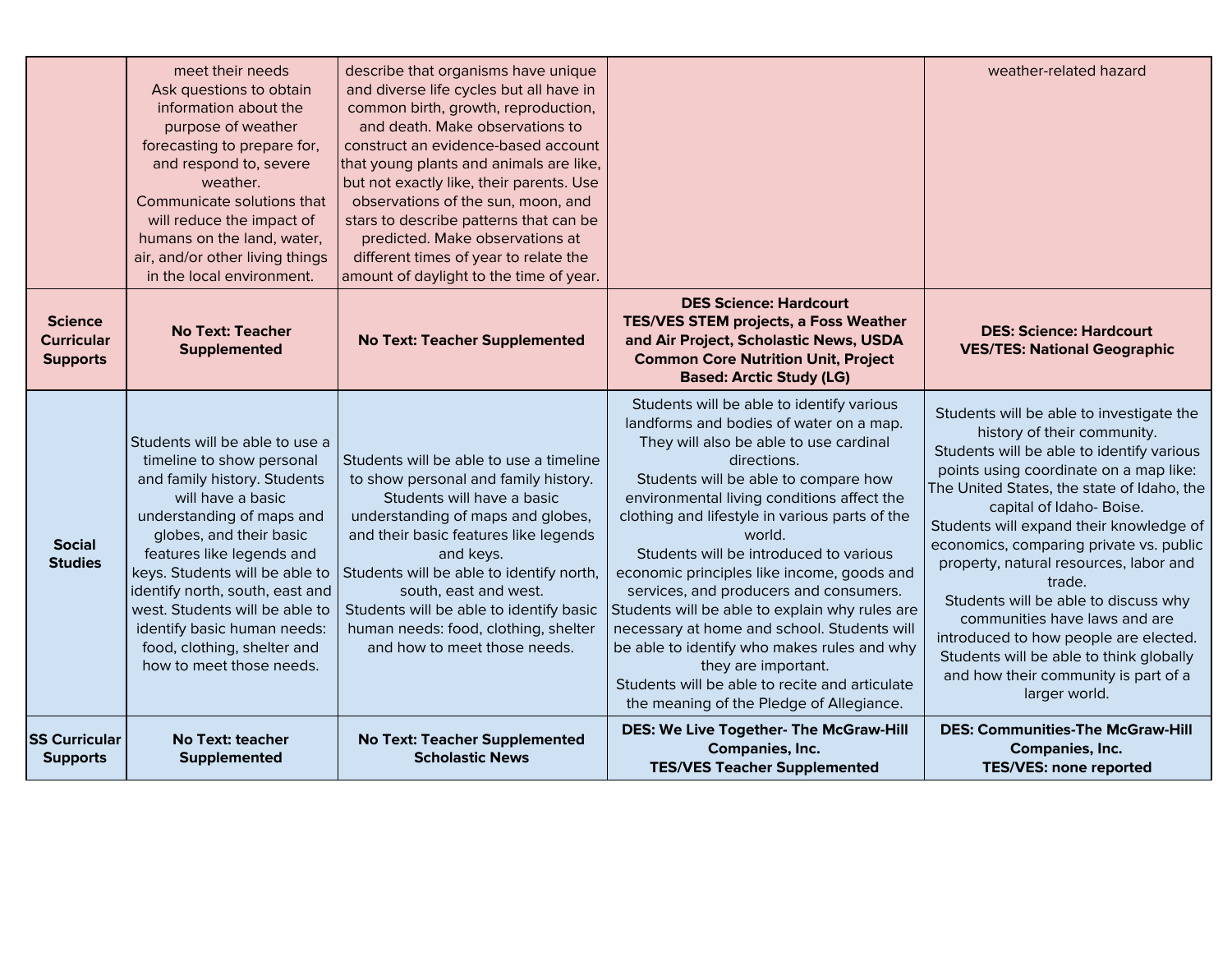| <b>Outcomes/Grade</b><br>Level            | <b>Fourth Grade</b>                                                                                                                                                                                                                                                                                                                                                                                                                                                                                                                                                                                                                                                                                                                                                                                                                                                                   | <b>Fifth Grade</b>                                                                                                                                                                                                                                                                                                                                                                                                                                                                                                                                                                  |
|-------------------------------------------|---------------------------------------------------------------------------------------------------------------------------------------------------------------------------------------------------------------------------------------------------------------------------------------------------------------------------------------------------------------------------------------------------------------------------------------------------------------------------------------------------------------------------------------------------------------------------------------------------------------------------------------------------------------------------------------------------------------------------------------------------------------------------------------------------------------------------------------------------------------------------------------|-------------------------------------------------------------------------------------------------------------------------------------------------------------------------------------------------------------------------------------------------------------------------------------------------------------------------------------------------------------------------------------------------------------------------------------------------------------------------------------------------------------------------------------------------------------------------------------|
| Reading/Writing/<br><b>English</b>        | Students will be able to read fluently with attention to accuracy, and<br>using appropriate expression and rate.<br>Students will be able to read with stamina and use various reading<br>strategies to help comprehension.<br>Students will be able to summarize, draw inferences from the text and<br>use text-based evidence.<br>Students will be able to analyze a text, and use text-based evidence<br>Students will be able to synthesize Story Elements.<br>Students will be able to consistently use complete sentences with<br>capital letters and end punctuation.<br>Students will be able to write independently for 45 minutes producing<br>either 1 pg typed or 2 pages handwritten<br>Students will publish a narrative, informational and opinion writing<br>piece.<br>Students will use a variety of sources of text including Internet based<br>informational text. | Students will be able to produce a 5 paragraph written work in a 50 Minute<br>setting.<br>Quoting Accurately from the text in order to provide evidence.<br>Can find and write the main idea and key details in a text.<br>Can summarize a text.<br><b>Compare and Contrast Stories and Story Elements- Reading</b><br>Opinion, Narrative and Informational reading and writing.<br>Compare and contrast text structure in informational and narrative text.<br>Consistent use of capitals, punctuation and commas and understanding of the<br>structure of complete sentences.     |
| <b>ELA Curricular</b><br><b>Supports</b>  | <b>Houghton Mifflin Reading</b><br>Units of Study for Writer's Workshop: Heinemann                                                                                                                                                                                                                                                                                                                                                                                                                                                                                                                                                                                                                                                                                                                                                                                                    | <b>Houghton Mifflin Reading</b><br>Units of Study for Writer's Workshop                                                                                                                                                                                                                                                                                                                                                                                                                                                                                                             |
| <b>Math</b>                               | Students will be able to use the standard algorithm to add and subtract<br>multi-digit numbers with regrouping<br>Students will be able to fluently multiply multi-digit whole numbers<br>Students will develop a foundational understanding of dividing whole<br>numbers using pictures or models<br>Students will apply knowledge of place value to work with whole<br>numbers up to 1 million.<br>Students will identify and be able to produce equivalent fractions and<br>begin completing operations (+,-, and whole number multiplication)<br>with fractions<br>Students will be able to draw and identify lines and angles and classify<br>shapes using the properties of lines and angles.                                                                                                                                                                                   | Students will be able to reason abstractly and quantitatively.<br>Students will be able to add and subtract fractions with fluency.<br>Students will be able to begin multiplying and dividing fractions.<br>Students will be extending division and multiplication involving multi-digit<br>numbers.<br>integrating decimal fractions into the place value system.<br>Students will begin to understand the concept of volume.<br>Students will be able to classify geometric figures.<br>Students are able to explain their reasoning in complete sentences orally or<br>written. |
| <b>Math Curricular</b><br><b>Supports</b> | <b>Engaged NY</b>                                                                                                                                                                                                                                                                                                                                                                                                                                                                                                                                                                                                                                                                                                                                                                                                                                                                     | <b>Engaged NY</b>                                                                                                                                                                                                                                                                                                                                                                                                                                                                                                                                                                   |
| <b>Science</b>                            | Use evidence to construct an explanation relating the speed of an<br>object to the energy of that object<br>Make observations to provide evidence that energy can be transferred<br>from place to place by sound, light, heat, and electric currents.<br>Ask questions and predict outcomes about the changes in energy that<br>occur when objects collide.<br>Apply scientific ideas to design, test, and refine a device that converts                                                                                                                                                                                                                                                                                                                                                                                                                                              | Develop a model to describe that matter is made of particles too small to be<br>seen<br>Measure and graph quantities to provide evidence that regardless of the type of<br>change that occurs when heating, cooling, or mixing substances, the total weight<br>of matter is conserved.<br>Make observations and measurements to identify materials based on their<br>properties                                                                                                                                                                                                     |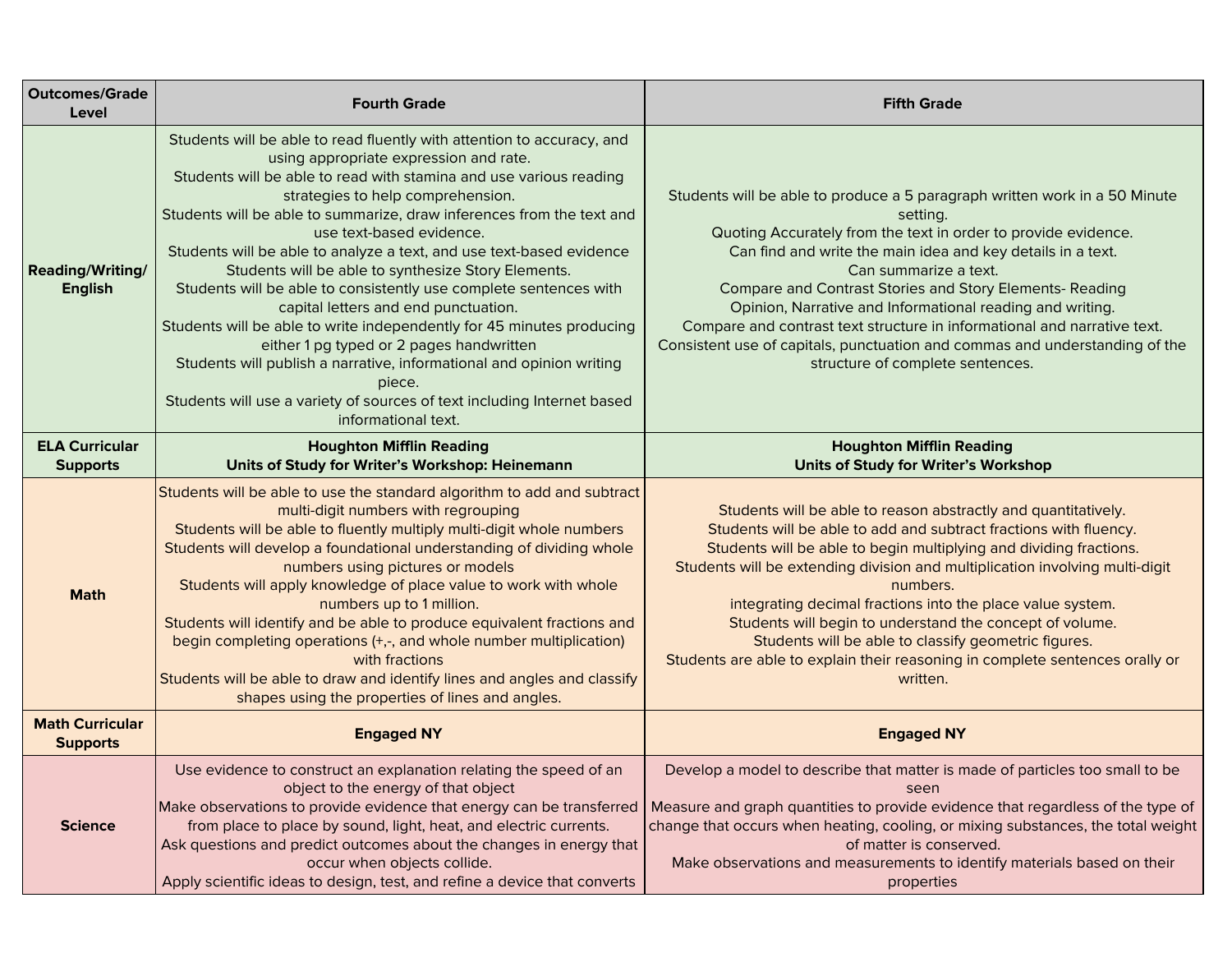|                                                        | energy from one form to another.<br>Develop a model of waves to describe patterns in terms of amplitude<br>and wavelength and that waves can cause objects to move<br>Develop a model to describe that light reflecting from objects and<br>entering the eye allows objects to be seen<br>Generate and compare multiple solutions that use patterns to transfer<br>information.<br>Construct an argument that plants and animals have internal and<br>external structures that function to support survival, growth, behavior,<br>and reproduction.<br>Use a model to describe that animals receive different types of<br>information through their senses, process the information in their brain,<br>and respond to the information in different ways.<br>Develop a model to describe the movement of matter among plants,<br>animals, decomposers, and the environment.<br>Identify evidence from patterns in rock formations and fossils in rock<br>layers for changes in a landscape over time to support an explanation<br>for changes in a landscape over time.<br>Make observations and/or measurements to provide evidence of the<br>effects of weathering or the rate of erosion by water, ice, wind, or<br>vegetation.<br>Obtain and combine information to describe that energy and fuels are<br>derived from natural resources and their uses affect the environment.<br>Generate and compare multiple solutions to reduce the impacts of<br>natural Earth processes on humans. | Conduct an investigation to determine whether the mixing of two or more<br>substances results in new substances.<br>Support an argument that the gravitational force exerted by Earth on objects is<br>directed down.<br>Use models to describe that energy in animals' food (used for body repair,<br>growth, motion, and to maintain body warmth) was once energy from the sun.<br>Support an argument that plants get the materials they need for growth chiefly<br>from air and water.<br>Analyze and interpret data from fossils to provide evidence of the organisms and<br>the environments in which they lived long ago.<br>Use evidence to construct an explanation for how the variations in characteristics<br>among individuals of the same species may provide advantages in surviving,<br>finding mates, and reproducing.<br>Construct an argument with evidence that in a particular habitat some organisms<br>can survive well, some survive less well, and some cannot survive at all.<br>Make a claim about the merit of a solution to a problem caused when the<br>environment changes and the types of plants and animals that live there may<br>change.<br>Support an argument that differences in the apparent brightness of the sun<br>compared to other stars is due to their relative distances from the Earth.<br>Represent data in graphical displays to reveal patterns of daily changes in length<br>and direction of shadows, day and night, and the seasonal appearance of some<br>stars in the night sky.<br>Develop a model using an example to describe ways the geosphere, biosphere,<br>hydrosphere, and/or atmosphere interact.<br>Describe and graph the amounts and percentages of water and fresh water in<br>various reservoirs to provide evidence about the distribution of water on Earth.<br>Support Obtain and combine information about ways individual communities use<br>science ideas to protect the Earth's resources and environment. |
|--------------------------------------------------------|----------------------------------------------------------------------------------------------------------------------------------------------------------------------------------------------------------------------------------------------------------------------------------------------------------------------------------------------------------------------------------------------------------------------------------------------------------------------------------------------------------------------------------------------------------------------------------------------------------------------------------------------------------------------------------------------------------------------------------------------------------------------------------------------------------------------------------------------------------------------------------------------------------------------------------------------------------------------------------------------------------------------------------------------------------------------------------------------------------------------------------------------------------------------------------------------------------------------------------------------------------------------------------------------------------------------------------------------------------------------------------------------------------------------------------------------------------------------------------------------|-------------------------------------------------------------------------------------------------------------------------------------------------------------------------------------------------------------------------------------------------------------------------------------------------------------------------------------------------------------------------------------------------------------------------------------------------------------------------------------------------------------------------------------------------------------------------------------------------------------------------------------------------------------------------------------------------------------------------------------------------------------------------------------------------------------------------------------------------------------------------------------------------------------------------------------------------------------------------------------------------------------------------------------------------------------------------------------------------------------------------------------------------------------------------------------------------------------------------------------------------------------------------------------------------------------------------------------------------------------------------------------------------------------------------------------------------------------------------------------------------------------------------------------------------------------------------------------------------------------------------------------------------------------------------------------------------------------------------------------------------------------------------------------------------------------------------------------------------------------------------------------------------------------------------------------------------------------------------------------------|
| <b>Science</b><br><b>Curricular</b><br><b>Supports</b> | <b>Science: Hardcourt</b>                                                                                                                                                                                                                                                                                                                                                                                                                                                                                                                                                                                                                                                                                                                                                                                                                                                                                                                                                                                                                                                                                                                                                                                                                                                                                                                                                                                                                                                                    | <b>Science: Hardcourt</b>                                                                                                                                                                                                                                                                                                                                                                                                                                                                                                                                                                                                                                                                                                                                                                                                                                                                                                                                                                                                                                                                                                                                                                                                                                                                                                                                                                                                                                                                                                                                                                                                                                                                                                                                                                                                                                                                                                                                                                 |
| <b>Social Studies</b>                                  | Students will be able to discuss the various American Indian Tribes in<br>the state of Idaho.<br>Students will be able to describe the physical regions of Idaho.<br>Students will be able to analyze how Westward Expansion impacted<br>Idaho.<br>Students will be able to describe the different groups traveling through<br>and settled in Idaho as a result of Westward Expansion.                                                                                                                                                                                                                                                                                                                                                                                                                                                                                                                                                                                                                                                                                                                                                                                                                                                                                                                                                                                                                                                                                                       | Students will analyze the historical events that led to the founding of the United<br>States including: exploration, colonization, revolution, expansion and civil war<br>Students will be able to identify the 3 branches of Government<br>Students will be able to recall all 50 states and identify them correctly.<br>Students will be able to identify the founding documents of the United States.<br>Students will be able to use multiple sources to write a summary.                                                                                                                                                                                                                                                                                                                                                                                                                                                                                                                                                                                                                                                                                                                                                                                                                                                                                                                                                                                                                                                                                                                                                                                                                                                                                                                                                                                                                                                                                                             |
| <b>SS Curricular</b><br><b>Supports</b>                | A Rendezvous With Idaho History: Sterling Ties Publications                                                                                                                                                                                                                                                                                                                                                                                                                                                                                                                                                                                                                                                                                                                                                                                                                                                                                                                                                                                                                                                                                                                                                                                                                                                                                                                                                                                                                                  | A History of US- Joy Hakim<br><b>US Studies Weekly- Studies Weekly</b><br>Assorted supporting Texts (Around the World in 80 Days, Lincoln a<br>Photobiography, etc)                                                                                                                                                                                                                                                                                                                                                                                                                                                                                                                                                                                                                                                                                                                                                                                                                                                                                                                                                                                                                                                                                                                                                                                                                                                                                                                                                                                                                                                                                                                                                                                                                                                                                                                                                                                                                       |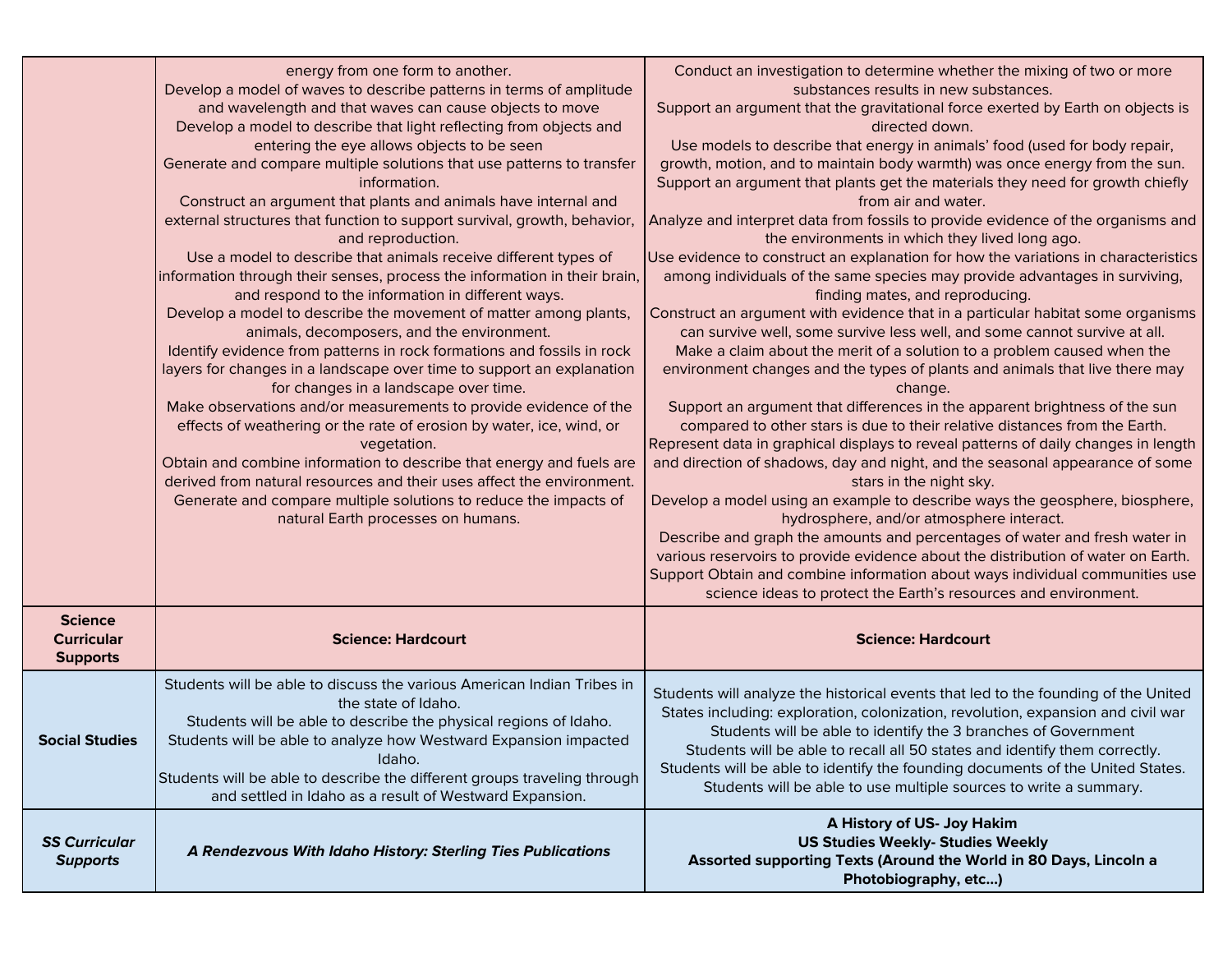| Outcomes/<br><b>Grade</b><br>Level                 | <b>Sixth Grade</b>                                                                                                                                                                                                                                                                                                                                                                                                                                                                                                                                                                                                                                                                                                                                                                                                                                                                                                        | <b>Seventh Grade</b>                                                                                                                                                                                                                                                                                                                                                                                                                                                                                                                                                                                                                                                                                                                                                                                                                                                                          | <b>Eighth Grade</b>                                                                                                                                                                                                                                                                                                                                                                                                                                                                                                                                                                                                                                                                                                                                                                                                                                                                                                                           |
|----------------------------------------------------|---------------------------------------------------------------------------------------------------------------------------------------------------------------------------------------------------------------------------------------------------------------------------------------------------------------------------------------------------------------------------------------------------------------------------------------------------------------------------------------------------------------------------------------------------------------------------------------------------------------------------------------------------------------------------------------------------------------------------------------------------------------------------------------------------------------------------------------------------------------------------------------------------------------------------|-----------------------------------------------------------------------------------------------------------------------------------------------------------------------------------------------------------------------------------------------------------------------------------------------------------------------------------------------------------------------------------------------------------------------------------------------------------------------------------------------------------------------------------------------------------------------------------------------------------------------------------------------------------------------------------------------------------------------------------------------------------------------------------------------------------------------------------------------------------------------------------------------|-----------------------------------------------------------------------------------------------------------------------------------------------------------------------------------------------------------------------------------------------------------------------------------------------------------------------------------------------------------------------------------------------------------------------------------------------------------------------------------------------------------------------------------------------------------------------------------------------------------------------------------------------------------------------------------------------------------------------------------------------------------------------------------------------------------------------------------------------------------------------------------------------------------------------------------------------|
| <b>Reading/W</b><br>riting/Engli<br>sh             | Students will be able to write a five paragraph essay<br>with topic sentence and relevant explanation.<br>Students will be able to write to a specific audience and<br>purpose.<br>Students will be able to find and use evidence to<br>support a claim.<br>Students will be able to utilize graphic organizers and<br>other tools to organize ideas and create persistence in<br>the writing process.<br>Students will be able to consistently use correct<br>capitalization, punctuation and word use.<br>Students will be able to read and comprehend at grade<br>level.<br>Students will be able to master definitions of Literary<br>Elements and identify them and their use in text<br>Students will be able to restate question in response<br>and cite evidence both implicitly and explicitly in MLA<br>format<br>Students will be able to summarize all major events<br>chronologically using transition words | Students will be able work through writing process, using<br>graphic organizers to organize idea<br>Students will continue to use correct capitalization,<br>punctuation and word use while expanding academic<br>vocabulary.<br>Students will be able to independently find evidence to<br>support claim/position/stance.<br>Students will be able use technology to collaborate and<br>discuss on-line<br>Students will be able read and comprehend at grade level<br>Students will be able cite several pieces of evidence in<br>responses<br>Students will be able identify and analyze Literary Elements<br>and their use in text<br>Students will be able use notes to participate in informed<br>discussions of literary analysis<br>Students will be able summarize and analyze the<br>events/major points of a text                                                                  | Students will be able to demonstrate confidence in class<br>and group discussions, using academic language and<br>complete sentences.<br>Students will be able demonstrate grade level reading<br>ability and comprehension.<br>Students will be able use MLA format accurately and with<br>100% consistency.<br>Students will be able demonstrate grade level writing ability,<br>including development of ideas, paragraph structure, five<br>paragraph essay structure, employment of standard writing<br>conventions, and use of proper grammar.<br>Students will be able to collaborate and discuss with small<br>and large groups to convey ideas<br>Students will be able to cite several strong pieces of<br>evidence in responses<br>Students will be able to analyze the Literary Elements and<br>their impact on a text<br>Students will be able to seamlessly cite textual evidence<br>without the use of instructional supports. |
| <b>ELA</b><br><b>Curricular</b><br><b>Supports</b> | <b>Elements of Literature- Holt</b><br>The Lightning Thief and Bud, Not Buddy: Engaged NY                                                                                                                                                                                                                                                                                                                                                                                                                                                                                                                                                                                                                                                                                                                                                                                                                                 | <b>Step Up to Writing Voyager Sopris Learning</b><br><b>Maupin House</b><br><b>Giggles in the Middle</b><br><b>Class novel sets</b>                                                                                                                                                                                                                                                                                                                                                                                                                                                                                                                                                                                                                                                                                                                                                           | <b>Elements of Language and</b><br><b>Step Up to Writing- HOLT</b><br><b>Elements of Literature; Various Class Novels, Appreciating</b><br>Poetry (PH), Myths & Legends (PH) Holt, Prentice Hall and<br>various authors.                                                                                                                                                                                                                                                                                                                                                                                                                                                                                                                                                                                                                                                                                                                      |
| <b>Math</b>                                        | Students will be able to fluently add, subtract, divide<br>and multiply fractions<br>Students will be able to apply and extend previous<br>understandings of numbers to the system of rational<br>numbers<br>Students will be able to compute fluently with multi digit<br>numbers and find common factors and multiples<br>Students will be able to solve real world math problems<br>using area, perimeter, surface area, and volume.<br>Students will be able to reason about and solve one<br>variable equations and inequalities<br>Students will develop understanding of statistical<br>variability<br>Students will be able to summarize and describe<br>distributions<br>Students will understand ratio concepts and use ratio<br>reasoning to solve problems<br>Students will be able to apply and extend previous                                                                                              | Pre-Algebra<br>Students will be able to use the Order of Operations with<br>expressions<br>Students will be able to +-*/ integers, whole numbers,<br>decimals, and fractions.<br>Students will be able to substitute values for variables and<br>solve an equations. For examples, ab for $a = -2$ and $b = 3$<br>Students will be able to plot ordered pair on coordinate grid<br>and find the ordered pair by looking at a point.<br>Students will be able to memorize and be able to use the<br>formulas for perimeter, area, and volume.<br>Students will be able to identify basic "like terms" and how<br>to simplify expressions<br>Students will have a thorough knowledge of 1-step<br>equations and a basic understanding of 2-step<br>equations/inequalities<br>Students can graph linear equations and interpret slope<br>Students can convert ratios and percents and can set up | 8th/Algebra 1<br>Students will be able to use the Order of Operations with<br>expressions and equations<br>Students will be able to define, identify and manipulate<br>numbers, fractions and decimals.<br>Students will have a moderate understanding of variables<br>and what they represent<br>Students will be able to confidently solve and analyze 1 and<br>2-step equations and inequalities & and have basic<br>understanding of multi-step equations/inequalities<br>Students will be able to identify "like terms" and how to<br>simplify expressions<br>Students can convert ratios and percents and can set up<br>and solve proportions<br>Students will be able to properly take notes and complete<br>homework in an timely & organized manner<br>Students will be introduced to quadratic equations<br>Students will be able to interpret word problems, be able to                                                            |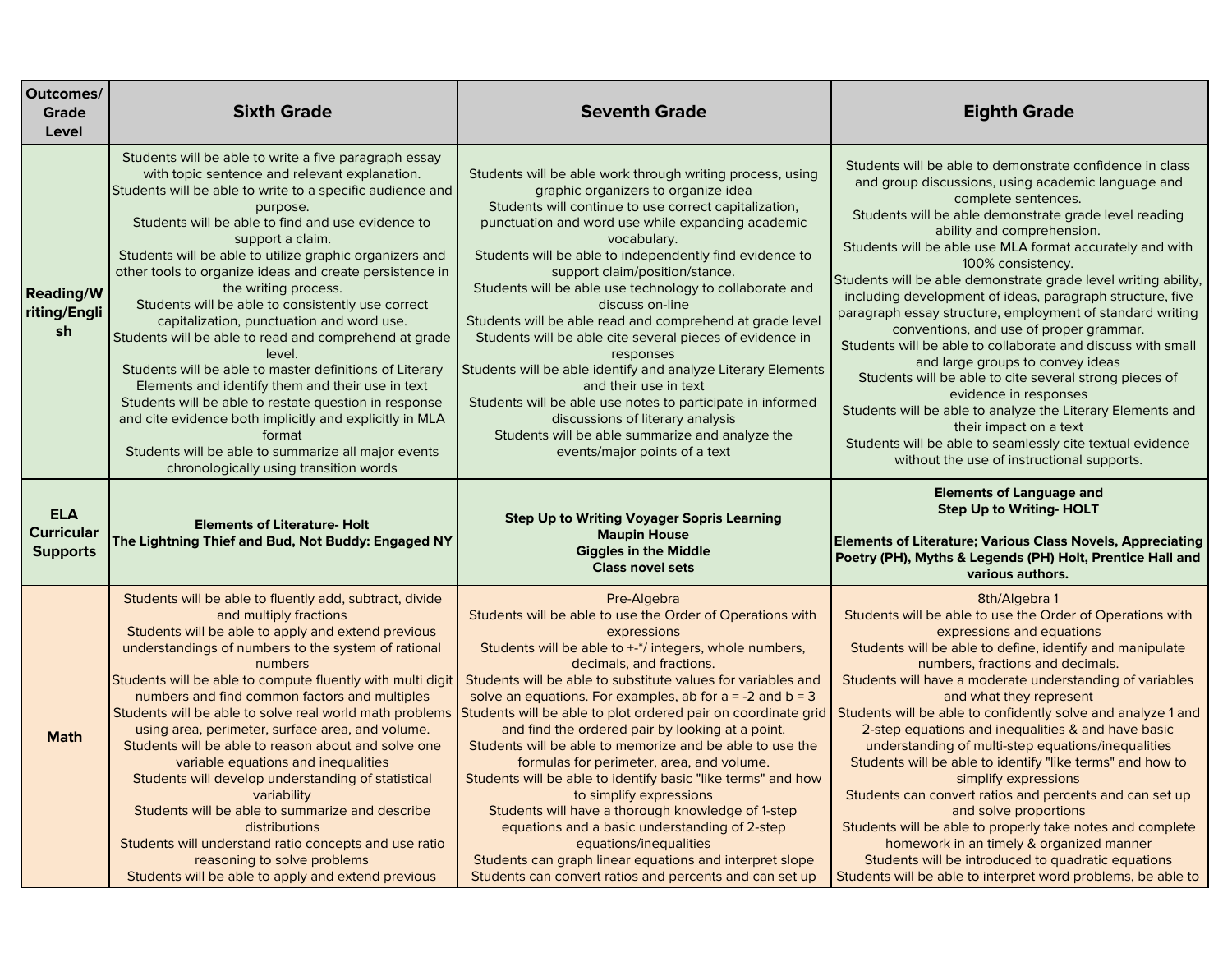|                                                     | understandings of arithmetic to algebraic expressions<br>Students will be able to represent and analyze<br>quantitative relationships between dependent and<br>independent variables<br>Students will be able to explain and execute problem<br>solving strategies                                                                                                                                                                                                                                                                                                                                                                                                                                                                                                                                                                                                                                                                                                                                                                                                                                                                                                                                                                                                                                                                                                                                                                                                                                                                                                                                                                                                                                                                                                                                                                                                                                                                                                           | and solve proportions<br>Students will be able to learn and utilize the functions on a<br>scientific calculator<br>Students will be able to describe how to simplify<br>expressions/solve equations and why<br>Students will be able to interpret word problems, be able to<br>construct equations, and analyze their results                                                                                                                                                                                                                                                                                                                                                                                                                                                                                                                                                                                                                                                                                                                                                                                                                                                                                                                                                                                                                                                                                                                                                                                                                                                                                                                                                                                                                                                                                                                                                                                                                                       | construct equations, and analyze their results<br>Students will be able to describe how to simplify<br>expressions/solve equations and why<br>Students will be able to utilize the functions on a scientific<br>calculator                                                                                                                                                                                                                                                                                                                                                                                                                                                                                                                                                                                                                                                                                                                                                                                                                                                                                                                                                                                                                                                                                                                                                                                                                                                                                                                                                                                                                                                                                                                                                                                                                                                                                                                                      |
|-----------------------------------------------------|------------------------------------------------------------------------------------------------------------------------------------------------------------------------------------------------------------------------------------------------------------------------------------------------------------------------------------------------------------------------------------------------------------------------------------------------------------------------------------------------------------------------------------------------------------------------------------------------------------------------------------------------------------------------------------------------------------------------------------------------------------------------------------------------------------------------------------------------------------------------------------------------------------------------------------------------------------------------------------------------------------------------------------------------------------------------------------------------------------------------------------------------------------------------------------------------------------------------------------------------------------------------------------------------------------------------------------------------------------------------------------------------------------------------------------------------------------------------------------------------------------------------------------------------------------------------------------------------------------------------------------------------------------------------------------------------------------------------------------------------------------------------------------------------------------------------------------------------------------------------------------------------------------------------------------------------------------------------------|---------------------------------------------------------------------------------------------------------------------------------------------------------------------------------------------------------------------------------------------------------------------------------------------------------------------------------------------------------------------------------------------------------------------------------------------------------------------------------------------------------------------------------------------------------------------------------------------------------------------------------------------------------------------------------------------------------------------------------------------------------------------------------------------------------------------------------------------------------------------------------------------------------------------------------------------------------------------------------------------------------------------------------------------------------------------------------------------------------------------------------------------------------------------------------------------------------------------------------------------------------------------------------------------------------------------------------------------------------------------------------------------------------------------------------------------------------------------------------------------------------------------------------------------------------------------------------------------------------------------------------------------------------------------------------------------------------------------------------------------------------------------------------------------------------------------------------------------------------------------------------------------------------------------------------------------------------------------|-----------------------------------------------------------------------------------------------------------------------------------------------------------------------------------------------------------------------------------------------------------------------------------------------------------------------------------------------------------------------------------------------------------------------------------------------------------------------------------------------------------------------------------------------------------------------------------------------------------------------------------------------------------------------------------------------------------------------------------------------------------------------------------------------------------------------------------------------------------------------------------------------------------------------------------------------------------------------------------------------------------------------------------------------------------------------------------------------------------------------------------------------------------------------------------------------------------------------------------------------------------------------------------------------------------------------------------------------------------------------------------------------------------------------------------------------------------------------------------------------------------------------------------------------------------------------------------------------------------------------------------------------------------------------------------------------------------------------------------------------------------------------------------------------------------------------------------------------------------------------------------------------------------------------------------------------------------------|
| <b>Math</b><br><b>Curricular</b><br><b>Supports</b> | <b>CMP3 text, sometimes PrenticeHall Course 1,</b>                                                                                                                                                                                                                                                                                                                                                                                                                                                                                                                                                                                                                                                                                                                                                                                                                                                                                                                                                                                                                                                                                                                                                                                                                                                                                                                                                                                                                                                                                                                                                                                                                                                                                                                                                                                                                                                                                                                           | <b>Connected Mathematics (CMP3) Pearson</b>                                                                                                                                                                                                                                                                                                                                                                                                                                                                                                                                                                                                                                                                                                                                                                                                                                                                                                                                                                                                                                                                                                                                                                                                                                                                                                                                                                                                                                                                                                                                                                                                                                                                                                                                                                                                                                                                                                                         | <b>Pre-Algebra</b><br><b>Algebra 1</b><br>Pearson                                                                                                                                                                                                                                                                                                                                                                                                                                                                                                                                                                                                                                                                                                                                                                                                                                                                                                                                                                                                                                                                                                                                                                                                                                                                                                                                                                                                                                                                                                                                                                                                                                                                                                                                                                                                                                                                                                               |
| <b>Science</b>                                      | DRAFTED PS1-MS Matter and Its Interactions<br>(Physical Science, 1st Unit, Middle School)<br>Develop models to describe the atomic composition of<br>simple molecules and extended structures.<br>Analyze and interpret data on the properties of<br>substances before and after the substances interact to<br>determine if a chemical reaction has occurred.<br>Gather and make sense of information to describe that<br>synthetic materials come from natural resources and<br>impact society<br>Develop a model that predicts and describes changes<br>in particle motion, temperature, and state of a pure<br>substance when thermal energy is added or removed.<br>Develop and use a model to describe how the total<br>number of atoms does not change in a chemical<br>reaction and thus mass is conserved.<br>Undertake a design project to construct, test, and<br>modify a device that either releases or absorbs thermal<br>energy by chemical processes<br>Apply Newton's Third Law to design a solution to a<br>problem involving the motion of two colliding objects.<br>Plan an investigation to provide evidence that the<br>change in an object's motion depends on the sum of<br>the forces on the object and the mass of the object.<br>Ask questions about data to determine the factors that<br>affect the strength of electric and magnetic forces<br>Construct and present arguments using evidence to<br>support the claim that gravitational interactions are<br>attractive and depend on the masses of interacting<br>objects.<br>design to provide evidence that fields exist between<br>objects exerting forces on each other even though the<br>objects are not in contact.<br>Construct and interpret graphical displays of data to<br>describe the relationships of kinetic energy to the mass<br>of an object and to the speed of an object<br>Develop a model to describe that when the<br>arrangement of objects interacting at a distance | DRAFTED LS1-MS Molecules to Organisms: Structure and<br>Processes<br>(Life Science, Unit 1, Middle School)<br>Conduct an investigation to provide evidence that living<br>things are made of cells; either one cell or many different<br>numbers and types of cells<br>Develop and use a model to describe the function of a cell<br>as a whole and ways parts of cells contribute to the<br>function.<br>Use argument supported by evidence for how a living<br>organism is a system of interacting subsystems composed<br>of groups of cells.<br>Construct a scientific argument based on evidence to<br>defend a claim of life for a specific object or organism<br>Construct a scientific explanation based on evidence for<br>the role of photosynthesis in the cycling of matter and flow<br>of energy into and out of organisms.<br>Develop a model to describe how food is rearranged<br>through chemical reactions forming new molecules that<br>support growth and/or release energy as this matter moves<br>through an organism.<br>LS2-MS Ecosystems: Interactions, Energy, and Dynamics<br>(Life Science, Unit 2, Middle School)<br>Analyze and interpret data to provide evidence for the<br>effects of resource availability on organisms and<br>populations of organisms in an ecosystem.<br>Construct an explanation that predicts patterns of<br>interactions among organisms across multiple ecosystems.<br>Develop a model to describe the cycling of matter and flow<br>Conduct an investigation and evaluate the experimental of energy among living and nonliving parts of an ecosystem<br>Develop a model to describe the flow of energy through<br>the trophic levels of an ecosystem.<br>Construct an argument supported by empirical evidence<br>that changes to physical or biological components of an<br>ecosystem affect populations.<br>Evaluate competing design solutions for maintaining<br>biodiversity and ecosystem services. | DRAFTED ESS1-MS Earth's Place in the Universe<br>(Earth and Space Science, Unit 1, Middle School)<br>Develop and use a model of the Earth-sun-moon system to<br>describe the cyclic patterns of lunar phases, eclipses of the<br>sun and moon, and seasons.<br>Develop and use a model to describe the role of gravity in<br>the motions within galaxies and the solar system.<br>Analyze and interpret data to determine scale properties of<br>objects in the solar system<br>Construct a scientific explanation based on evidence from<br>rock strata for how the geologic time scale is used to<br>organize Earth's history.<br><b>ESS2-MS Earth's Systems</b><br>(Earth and Space Science, Unit 2, Middle School)<br>Develop a model to describe the cycling of Earth's materials<br>and the flow of energy that drives this process.<br>Construct an explanation based on evidence for how<br>geoscience processes have changed Earth's surface at<br>varying time and spatial scales.<br>Analyze and interpret data on the distribution of fossils and<br>rocks, continental shapes, and seafloor structures to provide<br>evidence of the past plate motions<br>Develop a model to describe the cycling of water through<br>Earth's systems driven by energy from the sun and the force<br>of gravity<br>Collect data to provide evidence for how the motions and<br>complex interactions of air masses results in changes in<br>weather conditions.<br>Develop and use a model to describe how unequal heating<br>and rotation of the Earth cause patterns of atmospheric and<br>oceanic circulation that determine regional climates.<br><b>ESS3-MS Earth and Human Activity</b><br>(Earth and Space Science, Unit 3, Middle School)<br>Construct a scientific explanation based on evidence for<br>how the uneven distributions of Earth's mineral, energy, and<br>groundwater resources are the result of past and current<br>geoscience processes. |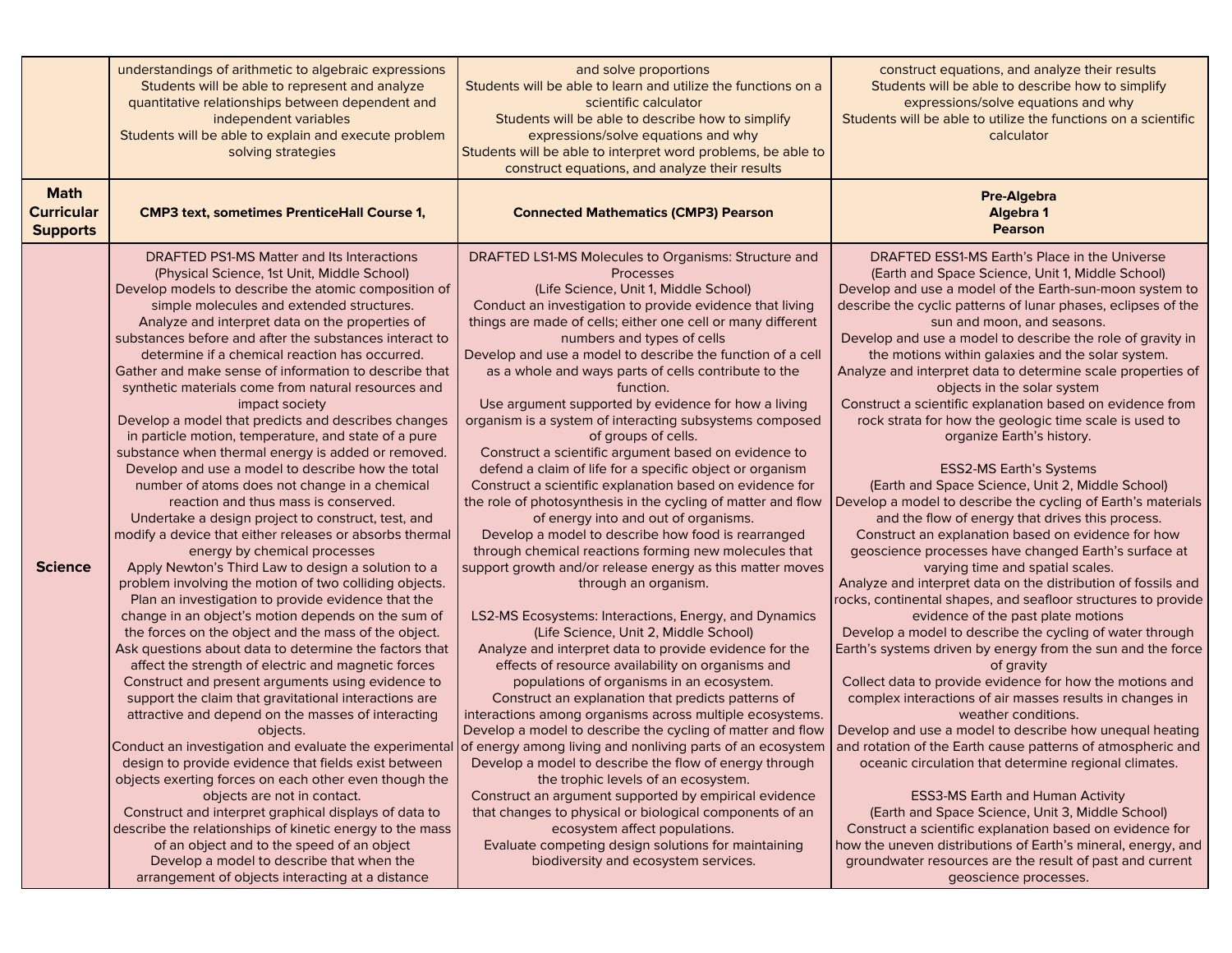|                                                        | changes, different amounts of potential energy are<br>stored in the system.<br>Apply scientific principles to design, construct, and test<br>a device that either minimizes or maximizes thermal<br>energy transfer<br>Plan an investigation to determine the relationships<br>among the energy transferred, the type of matter, the<br>mass, and the change in the average kinetic energy of<br>the particles as measured by the temperature of the<br>sample.<br>Construct, use, and present arguments to support the<br>claim that when the kinetic energy of an object<br>changes, energy is transferred to or from the object<br>. Use mathematical representations to describe a<br>simple model for waves that includes how the<br>amplitude of a wave is related to the energy in a wave.<br>Develop and use a model to describe that waves are<br>reflected, absorbed, or transmitted through various<br>materials<br>Integrate qualitative scientific and technical information<br>to support the claim that digitized signals are a more<br>reliable way to encode and transmit information than<br>analog signals. | LS3-MS Heredity: Inheritance and Variation of Traits<br>(Life Science, Unit 3, Middle School)<br>Develop and use a model to describe why mutations may<br>result in harmful, beneficial, or neutral effects to the<br>structure and function of the organism<br>Develop and use a model to describe why asexual<br>reproduction results in offspring with identical genetic<br>information and sexual reproduction results in offspring<br>with genetic variation.<br>LS4-MS Biological Adaptation: Unity and Diversity<br>(Life Science, Unit 4, Middle School)<br>Analyze and interpret data for patterns in the fossil record<br>that document the existence, diversity, extinction, and<br>change of life forms throughout the history of life on Earth<br>under the assumption that natural laws operate today as in<br>the past.<br>Apply scientific ideas to construct an explanation for the<br>anatomical similarities and differences among modern<br>organisms and between modern and fossil organisms to<br>infer relationships.<br>Analyze displays of pictorial data to compare patterns of<br>similarities in the anatomical structures across multiple<br>species of similar classification levels to identify<br>relationships.<br>Construct an explanation based on evidence that describes<br>how genetic variations of traits in a population increase<br>some individuals' probability of surviving and reproducing<br>in a specific environment.<br>Gather and synthesize information about the technologies<br>that have changed the way humans influence the<br>inheritance of desired traits in organisms.<br>Use mathematical representations to support explanations<br>of how natural selection may lead to increases and<br>decreases of specific traits in populations over time. | Analyze and interpret data on natural hazards to forecast<br>future catastrophic events and inform the development of<br>technologies to mitigate their effects.<br>Apply scientific principles to design a method for monitoring<br>and minimizing a human impact on the environment.<br>Construct an argument supported by evidence for how<br>increases in human population and per-capita consumption<br>of natural resources impact Earth's systems.<br>Ask questions to clarify evidence of the factors that have<br>caused the rise in global temperatures over the past<br>century. |
|--------------------------------------------------------|--------------------------------------------------------------------------------------------------------------------------------------------------------------------------------------------------------------------------------------------------------------------------------------------------------------------------------------------------------------------------------------------------------------------------------------------------------------------------------------------------------------------------------------------------------------------------------------------------------------------------------------------------------------------------------------------------------------------------------------------------------------------------------------------------------------------------------------------------------------------------------------------------------------------------------------------------------------------------------------------------------------------------------------------------------------------------------------------------------------------------------|-----------------------------------------------------------------------------------------------------------------------------------------------------------------------------------------------------------------------------------------------------------------------------------------------------------------------------------------------------------------------------------------------------------------------------------------------------------------------------------------------------------------------------------------------------------------------------------------------------------------------------------------------------------------------------------------------------------------------------------------------------------------------------------------------------------------------------------------------------------------------------------------------------------------------------------------------------------------------------------------------------------------------------------------------------------------------------------------------------------------------------------------------------------------------------------------------------------------------------------------------------------------------------------------------------------------------------------------------------------------------------------------------------------------------------------------------------------------------------------------------------------------------------------------------------------------------------------------------------------------------------------------------------------------------------------------------------------------------------------------------------------------------------------------------------------------|---------------------------------------------------------------------------------------------------------------------------------------------------------------------------------------------------------------------------------------------------------------------------------------------------------------------------------------------------------------------------------------------------------------------------------------------------------------------------------------------------------------------------------------------------------------------------------------------|
| <b>Science</b><br><b>Curricular</b><br><b>Supports</b> | <b>None Reported</b>                                                                                                                                                                                                                                                                                                                                                                                                                                                                                                                                                                                                                                                                                                                                                                                                                                                                                                                                                                                                                                                                                                           | <b>None Reported</b>                                                                                                                                                                                                                                                                                                                                                                                                                                                                                                                                                                                                                                                                                                                                                                                                                                                                                                                                                                                                                                                                                                                                                                                                                                                                                                                                                                                                                                                                                                                                                                                                                                                                                                                                                                                            | <b>None Reported</b>                                                                                                                                                                                                                                                                                                                                                                                                                                                                                                                                                                        |
| <b>Social</b><br><b>Studies</b>                        | Students will be able to identify continents, countries,<br>major landforms, climate zones in the Western<br>Hemisphere<br>Students will be able to communicate the various<br>components of culture (religion, language, etc.) and<br>their influence on societies in the Western Hemisphere<br>Students will be able to define and describe the<br>political and economic systems-basic types.<br>Students will be able to provide examples of European                                                                                                                                                                                                                                                                                                                                                                                                                                                                                                                                                                                                                                                                      | Students will be able to utilize Latitude and Longitude to<br>find locations on a map<br>Students will be able to compare and contrast major<br>religions in the Eastern Hemisphere.<br>Students will be able to identify and locate the major<br>continents, bodies of water and landforms of the Eastern<br>Hemisphere<br>Students will be able to analyze the political/economic<br>systems found in the Eastern Hemisphere                                                                                                                                                                                                                                                                                                                                                                                                                                                                                                                                                                                                                                                                                                                                                                                                                                                                                                                                                                                                                                                                                                                                                                                                                                                                                                                                                                                  | Students will be able to explain, in detail, how the<br>geography of our country influenced the economic<br>development of regions.<br>Students will be able trace and map the beginnings of the<br>thirteen colonies to the problems that inspired them to leave<br>England.<br>Students will be able to use the various acts to articulate the<br>development of democracy.<br>Students will be able to trace the history of relations                                                                                                                                                    |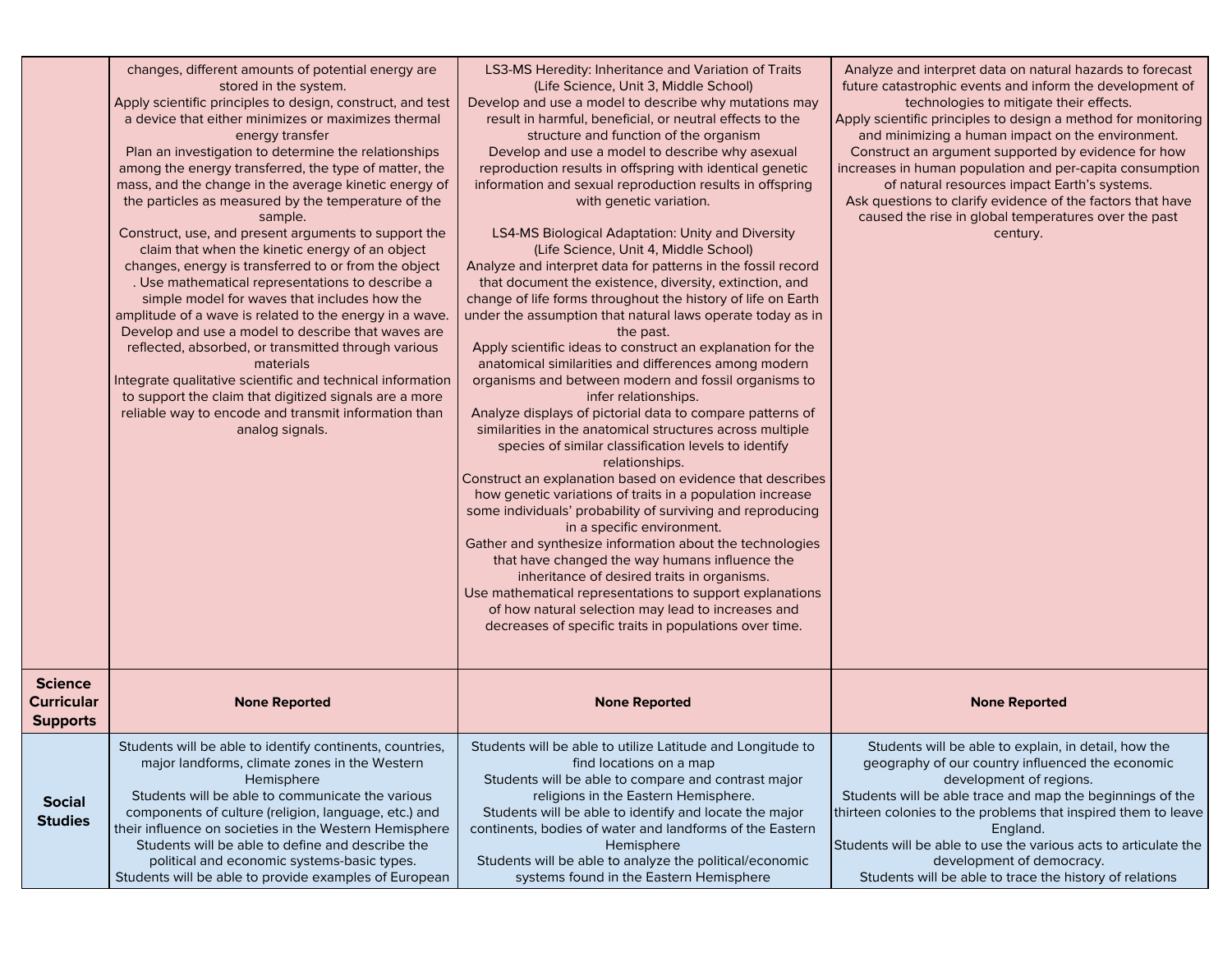|                                                   | influence on Mesoamerican culture.<br>Students will have a basic understanding of how to cite<br>sources using MLA Format.<br>Students will have an understanding of finding and<br>using credible information.<br>Writing Goal: Students will be able to read and use<br>infographics to support their answer to a question. | Students will be able to describe the major historical events<br>in the different areas of the Eastern Hemisphere<br>Students will have a basic understanding of how to cite<br>sources using MLA Format.<br>Students will have an understanding of finding and using<br>credible information.<br>Students will be able to read and use infographics to<br>support their answer to a question. | between settlers and Native American from the Pilgrims to<br>the Trail of Tears along with being able to discuss how the<br>problems between settlers and Native Americans reached a<br>crisis point.<br>Students will be able to demonstrate a basic knowledge of<br>the geography of the U.S.<br>Students will be able articulate an understanding of why<br>Europeans wanted to emigrate to the U.S.<br>Students will be able to identify where democratic ideas<br>came from and the Magna Carta.<br>Students will be able to develop and interpret maps, globes,<br>charts, databases, and models. |
|---------------------------------------------------|-------------------------------------------------------------------------------------------------------------------------------------------------------------------------------------------------------------------------------------------------------------------------------------------------------------------------------|------------------------------------------------------------------------------------------------------------------------------------------------------------------------------------------------------------------------------------------------------------------------------------------------------------------------------------------------------------------------------------------------|---------------------------------------------------------------------------------------------------------------------------------------------------------------------------------------------------------------------------------------------------------------------------------------------------------------------------------------------------------------------------------------------------------------------------------------------------------------------------------------------------------------------------------------------------------------------------------------------------------|
| <b>SS</b><br><b>Curricular</b><br><b>Supports</b> | The McGraw-Hill Companies, Inc.<br><b>Discovering Our Past: Western Hemisphere</b>                                                                                                                                                                                                                                            | Discovering Our Past: A History of the World The<br><b>McGraw-Hill Companies, Inc.</b>                                                                                                                                                                                                                                                                                                         | Discovering Our Past: A History of the United States The<br><b>McGraw-Hill Companies, Inc.</b>                                                                                                                                                                                                                                                                                                                                                                                                                                                                                                          |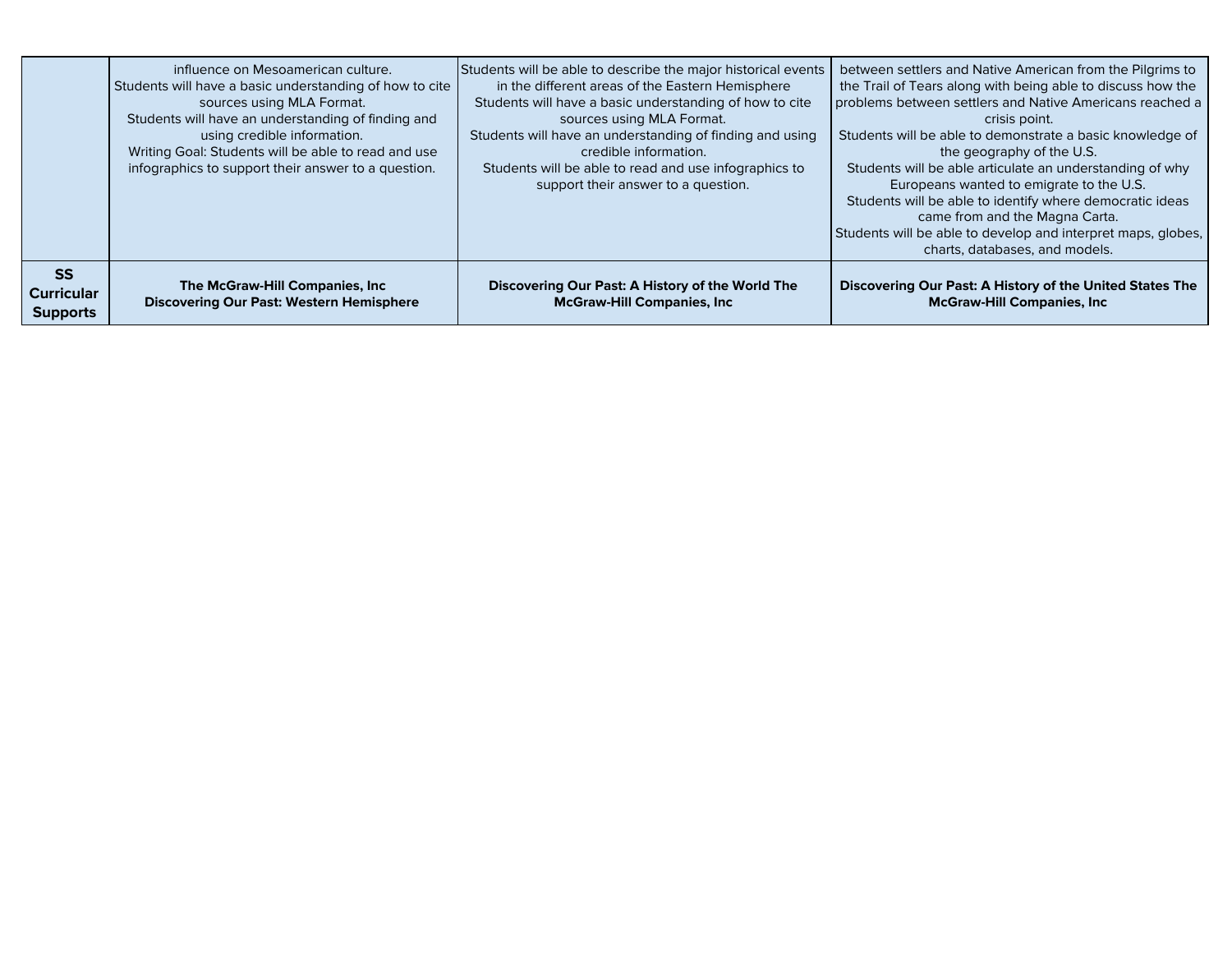| <b>Outcomes/Gr</b><br>ade Level                    | <b>Ninth Grade</b>                                                                                                                                                                                                                                                                                                                                                                                                                                                                                                                                                                                                                                                                                                                                                                                                                                                                                                                                                                                                        | <b>Tenth Grade</b>                                                                                                                                                                                                                                                                                                                                                                                                                                                                                                                                                                                                                                                                                                                                                                                                                                                                                                                                                                                                                                                                                          | <b>Eleventh Grade</b>                                                                                                                                                                                                                                                                                                                                                                                                                                                                                                                                                                                                                                                                                                                                                                                                                                                                                                                                                                                                            | <b>Twelfth Grade</b>                                                                                                                                                                                                                                                                                                                                                                                                                                                                                                                                                                                                                                                                                                                                                                                                                                                                                                                                                                                                                                                                                                                                                                                                                                                                                                                                                |
|----------------------------------------------------|---------------------------------------------------------------------------------------------------------------------------------------------------------------------------------------------------------------------------------------------------------------------------------------------------------------------------------------------------------------------------------------------------------------------------------------------------------------------------------------------------------------------------------------------------------------------------------------------------------------------------------------------------------------------------------------------------------------------------------------------------------------------------------------------------------------------------------------------------------------------------------------------------------------------------------------------------------------------------------------------------------------------------|-------------------------------------------------------------------------------------------------------------------------------------------------------------------------------------------------------------------------------------------------------------------------------------------------------------------------------------------------------------------------------------------------------------------------------------------------------------------------------------------------------------------------------------------------------------------------------------------------------------------------------------------------------------------------------------------------------------------------------------------------------------------------------------------------------------------------------------------------------------------------------------------------------------------------------------------------------------------------------------------------------------------------------------------------------------------------------------------------------------|----------------------------------------------------------------------------------------------------------------------------------------------------------------------------------------------------------------------------------------------------------------------------------------------------------------------------------------------------------------------------------------------------------------------------------------------------------------------------------------------------------------------------------------------------------------------------------------------------------------------------------------------------------------------------------------------------------------------------------------------------------------------------------------------------------------------------------------------------------------------------------------------------------------------------------------------------------------------------------------------------------------------------------|---------------------------------------------------------------------------------------------------------------------------------------------------------------------------------------------------------------------------------------------------------------------------------------------------------------------------------------------------------------------------------------------------------------------------------------------------------------------------------------------------------------------------------------------------------------------------------------------------------------------------------------------------------------------------------------------------------------------------------------------------------------------------------------------------------------------------------------------------------------------------------------------------------------------------------------------------------------------------------------------------------------------------------------------------------------------------------------------------------------------------------------------------------------------------------------------------------------------------------------------------------------------------------------------------------------------------------------------------------------------|
| <b>Reading/Writi</b><br>ng/English                 | Students will be able to correctly format<br>papers according to MLA requirements<br>Students will be able to write arguments<br>supported by effective text citations and<br>explain the significance of these citations.<br>Students will be able to write entirely in<br>complete sentences and follow grammar<br>rules.<br>Students will be able to read grade-level<br>materials<br>Students will be able to take complete<br>lecture notes<br>Students will be able to create paragraphs of<br>multiple lengths.<br>Students will model academic writing in a<br>basic five paragraph essay.<br>Students will demonstrate an understanding<br>of the deeper meaning of fiction and<br>nonfiction text.<br>Students will conduct focused and scholarly<br>research and will create annotated Works<br>Cited pages that strictly adhere to MLA<br>quidelines.<br>Students will be able to use shared Google<br>Docs and other Google applications.<br>Students will employ word processing and<br>keyboarding skills. | Students will be able to identify and<br>explain a symbolic element in a work of<br>literature<br>Students will be able to argue a position<br>using multiple research sources<br>combined with the learner's own<br>reasoning<br>Students will be able to appreciate<br>literature in its historical context<br>Students will be able to analyze and<br>discuss literature using all of the<br>standard literary terms comfortably and<br>accurately and appropriately<br>Students will be able to identify and<br>discuss the universal nature of<br>themes/ideas found in literature<br>Students will continue to build on their<br>technology usage from previous years,<br>including shared Google Docs, other<br>Google applications, and online<br>collaboration.<br>Students will employ word processing<br>and keyboarding skills.<br>Students will use technology to interface<br>with teachers regarding assignments,<br>due dates, and schedules.<br>Students will conduct scholarly research<br>and incorporate their research into a<br>formal argumentative paper of 3-4 pages<br>in length. | Students will be able to form<br>complex thesis statements.<br>Students will be able to accurately<br>use words from their formal<br>vocabulary study.<br>Students will be able to explain the<br>role valid research plays in<br>research-based writing.<br>Students will be able to accurately<br>peer edit, moving beyond basic<br>writing fundamentals to more<br>stylistic concerns.<br>Students will be able to identify<br>and incorporate textual evidence<br>and explain its purpose.<br>Students will continue to build on<br>their technology usage from<br>previous years, including shared<br>Google Docs, other Google<br>applications, and online<br>collaboration.<br>Students will employ word<br>processing and keyboarding skills.<br>Students will use technology to<br>interface with teachers regarding<br>assignments, due dates, and<br>schedules.<br>Students will conduct scholarly<br>research and will incorporate their<br>research into a formal<br>argumentative paper of 4-5 pages<br>in length. | Student will be able to recognize and explain<br>the history of the English language and how it<br>relates to literature.<br>Student will be able to recognize and explain<br>poetic structure in Classic British literature by<br>genre: poetry, fiction, nonfiction, plays, and<br>short stories.<br>Student will be able to annotate/explicate<br>nonfiction and fiction writing.<br>Student will be able to critically analyze a piece<br>of writing and express that analysis in writing.<br>Student will be able to read and comprehend<br>expository and other nonfiction texts.<br>Student will be able to read and comprehend<br>the validity of deductive arguments.<br>Student will be able to analyze how point of<br>view informs a text.<br>Student will be able to accurately express<br>ideas in a logical, linear manner.<br>Students will continue to build on their<br>technology usage from previous years,<br>including shared Google Docs, other Google<br>applications, and online collaboration.<br>Students will employ word processing and<br>keyboarding skills.<br>Students will use technology to interface with<br>teachers regarding assignments, due dates,<br>and schedules.<br>Students will conduct original scholarly<br>research and will incorporate their research<br>into an argumentative paper of 6-8 pages in<br>length. |
| <b>ELA</b><br><b>Curricular</b><br><b>Supports</b> | <b>Elements of Literature</b><br><b>HOLT</b>                                                                                                                                                                                                                                                                                                                                                                                                                                                                                                                                                                                                                                                                                                                                                                                                                                                                                                                                                                              | <b>Advancing Word Power</b>                                                                                                                                                                                                                                                                                                                                                                                                                                                                                                                                                                                                                                                                                                                                                                                                                                                                                                                                                                                                                                                                                 | <b>The Riverside Reader</b><br>The Norton Introduction to<br><b>Literature - Portable</b>                                                                                                                                                                                                                                                                                                                                                                                                                                                                                                                                                                                                                                                                                                                                                                                                                                                                                                                                        | <b>Principles of Speech including The Speaker</b><br>and Course Supplement Fountainhead Press<br>and Department of Communication, Media,<br>and Persuasion at Idaho State University<br><b>Speech for Effective Communication Harcourt</b><br><b>Brace Jovanovich</b>                                                                                                                                                                                                                                                                                                                                                                                                                                                                                                                                                                                                                                                                                                                                                                                                                                                                                                                                                                                                                                                                                               |
| <b>Math</b>                                        | Geometry<br>Students will be able to demonstrate a<br>familiarity with angles and their properties<br>Students will have a moderate understanding<br>of linear equations and how to represent<br>them graphically<br>Students will be able to analyze congruent                                                                                                                                                                                                                                                                                                                                                                                                                                                                                                                                                                                                                                                                                                                                                           | Algebra 2<br>Students will be able to easily convert<br>between numbers, fractions and<br>decimals.<br>Students will have a masterful<br>understanding of variables and what<br>they represent                                                                                                                                                                                                                                                                                                                                                                                                                                                                                                                                                                                                                                                                                                                                                                                                                                                                                                              | Pre-Calculus:<br>Studstudents will demonstrate a<br>workworking knowledge of the<br>folloffollowing processes and<br>concconcepts:<br>Linear equations (solve all types,<br>simple to complex, model data and                                                                                                                                                                                                                                                                                                                                                                                                                                                                                                                                                                                                                                                                                                                                                                                                                    | Calculus:<br>Objective 1. Students will use the limit concept<br>for scalar functions of one variable.<br>Outcomes:<br>1. Use limit theorems to determine limits.<br>2. Use limits to determine the continuity of a<br>function.                                                                                                                                                                                                                                                                                                                                                                                                                                                                                                                                                                                                                                                                                                                                                                                                                                                                                                                                                                                                                                                                                                                                    |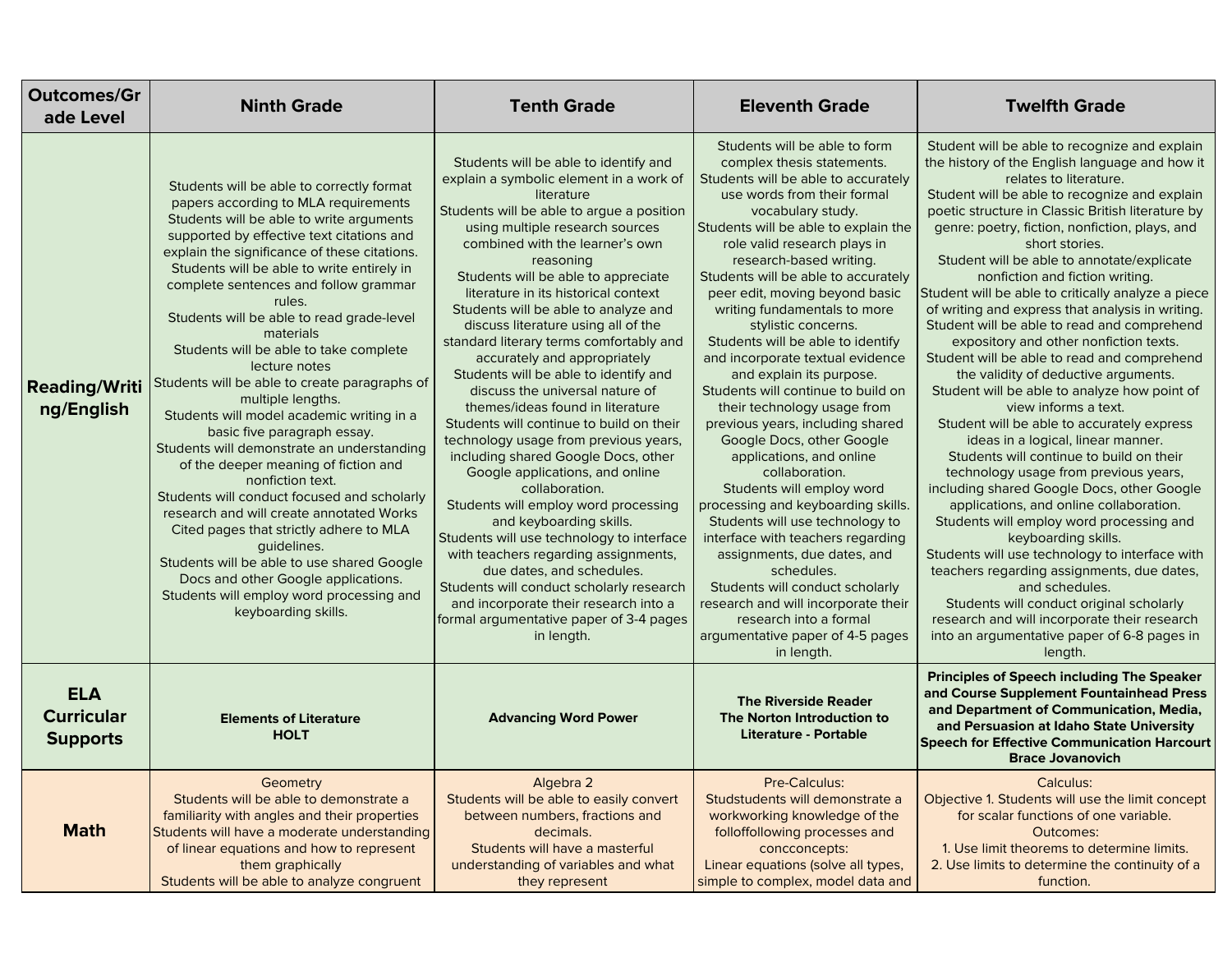and similar figures Identify pre-image, image, and isometry in rigid transformations Identify relationships between points, lines, and planes Produce compass and straightedge constructions Use inductive reasoning to find a pattern Identify similarity in polygons and use the properties thereof Right triangles using pythagorean theorem and trig functions Identify and use properties of circles Discover and implement properties of congruent triangles Students will be able to demonstrate the ability to solve mathematical and real-world problems using measurement and geometric models Students can describe in writing the steps needed to construct an angle bisector or perpendicular bisector Students will collaborate through discussion boards on Google Classroom Students will be able to utilize the functions on a scientific calculator

Students will be able to confidently solve 2 and mult-step equations/inequalities Students can construct and solve systems of equations using matrices, substitution, and elimination Students will successfully solve quadratic equations using 5 different methods Students will apply their knowledge of quadratic equations to solve polynomial equations Students will manipulate and solve rational equations Students will be able to properly take notes and complete homework in an timely & organized manner Students will be able to interpret word problems, be able to construct equations, and analyze their results Students will be able to describe how to simplify expressions/solve equations and why Students will be able to learn and utilize the functions on a graphing calculator

solve application problems) Formulas (solve problems using formulas, isolate a specified variable) Quadratic equations (solve by factoring, by taking square roots, by completing the square, using the quadratic formula, solve application problems) Solve other types of equations (polynomial, radical, absolute value, equations that are quadratic in form, equations with rational exponents) Inequalities with one variable (graph and solve linear, compound, absolute value, quadratic and rational inequalities) Lines (find slope, graph, write equation, model data, use idea of parallel and perpendicular) Circles (equation, center, radius, graph, convert equation to standard form) Functions (definition, domain, range, use vertical line test, evaluate, intervals for increasing and decreasing, odd, even, symmetry, model data) Graph and analyze common functions (quadratic, cubic, square root, absolute value, step, greatest integer) Transformations and combinations of functions (vertical shifts, horizontal shifts, reflections, vertical stretching and shrinking, add, subtract, multiply, divide, composition, inverse) Quadratic functions (graph, standard form, vertex, intercepts, model data, solve application problems) Polynomial functions (end behavior, leading coefficient test, graph, Remainder Theorem, Factor Theorem, find all zeros) Rational functions (vertical asymptotes, horizontal asymptotes, slant asymptotes, intercepts, graph,

Objective 2. Students will use the derivative of a function of one variable. Outcomes: 1. Calculate derivatives of functions. 2. Interpret derivatives geometrically and numerically. Objective 3. Students will use the integral of a function of one variable. Outcomes: 1.Calculate integrals of functions. 2.Interpret integrals geometrically and numerically. Assessment Methods. Final exam problems will address the outcomes. The instructor will provide a copy of the problem, the grading scheme, and the distribution of grades. A representative sample of student solutions will be included to demonstrate acceptable and unacceptable solutions.

Statistics and Business Math Did Not Report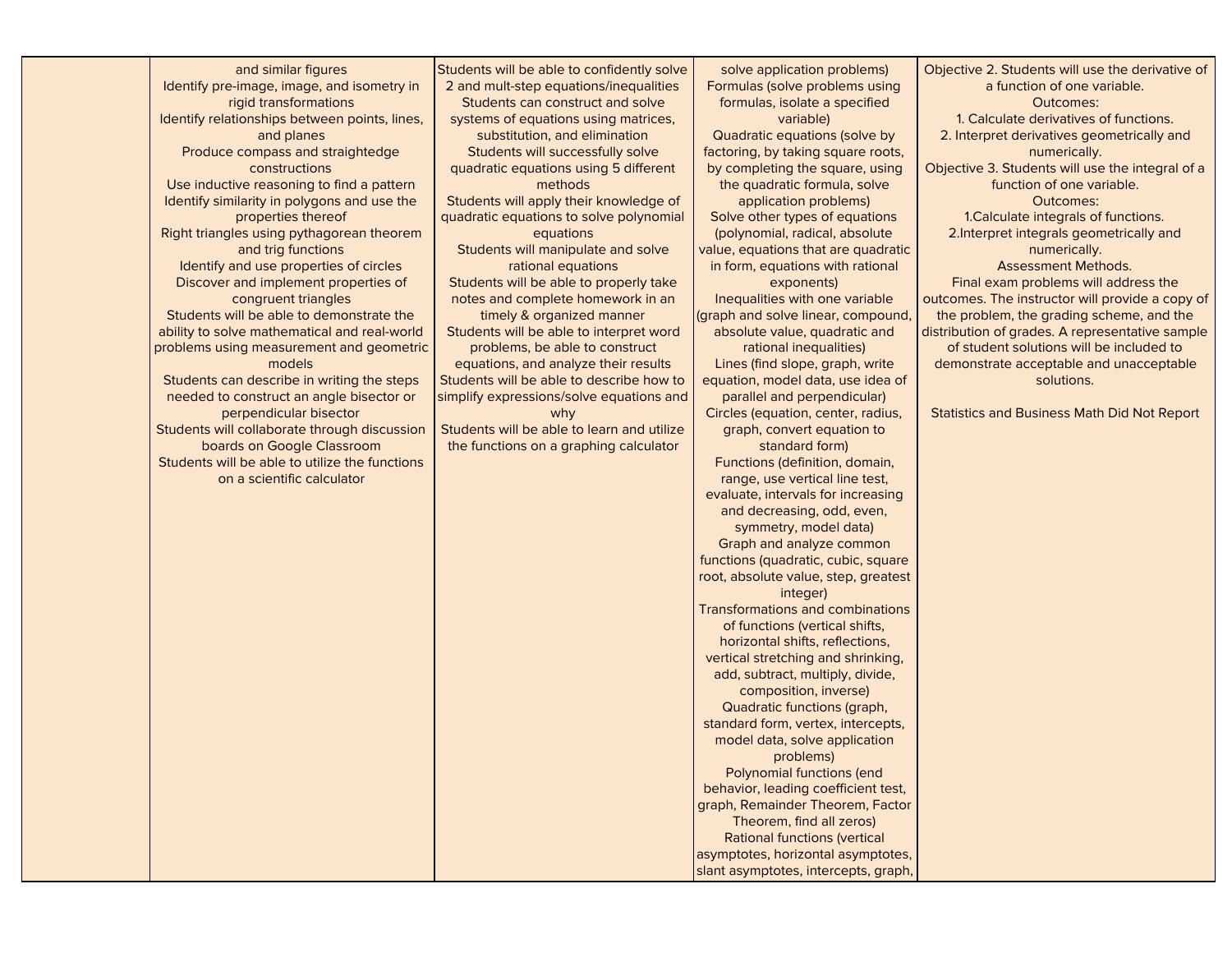|  | solve application problems)                                          |  |
|--|----------------------------------------------------------------------|--|
|  | Variations (direct, inverse, joint,                                  |  |
|  | combined)                                                            |  |
|  | <b>Exponential functions and</b>                                     |  |
|  | equations (evaluate, graph,                                          |  |
|  | transform, solve equations, model                                    |  |
|  | data and solve application                                           |  |
|  | problems)                                                            |  |
|  | Logarithmic functions and                                            |  |
|  | equations (log notation, properties                                  |  |
|  | of logs, evaluate, graph, solve log                                  |  |
|  | equations, change bases, model                                       |  |
|  |                                                                      |  |
|  | data and solve application                                           |  |
|  | problems)<br>Systems of equations (linear                            |  |
|  |                                                                      |  |
|  | equations in two variables, linear<br>equations in three variables,  |  |
|  | nonlinear equations in two                                           |  |
|  |                                                                      |  |
|  | variables, application problems)<br>Systems of inequalities (linear, |  |
|  | nonlinear, linear programming)                                       |  |
|  | Conic sections (analyze and graph                                    |  |
|  | ellipses, hyperbolas and parabolas,                                  |  |
|  | find vertices, foci, axis of symmetry,                               |  |
|  | directrix, eccentricity and                                          |  |
|  | asymptotes as applicable, model                                      |  |
|  | data and solve application                                           |  |
|  | problems)                                                            |  |
|  | Binomial theorem (expand binomial                                    |  |
|  | raised to a power, find one                                          |  |
|  | specified term)                                                      |  |
|  | Angles (standard position, positive                                  |  |
|  | angle, negative angle, degree                                        |  |
|  | measure in                                                           |  |
|  | degrees-minutes-seconds as well                                      |  |
|  | as decimal degrees, radian                                           |  |
|  | measure, co-terminal angles,                                         |  |
|  | reference angles, supplementary,                                     |  |
|  | complementary)                                                       |  |
|  | Trig functions in right triangles (trig                              |  |
|  | function definitions using opposite                                  |  |
|  | side, adjacent side and                                              |  |
|  | hypotenuse of right triangle; exact                                  |  |
|  | trig values of 30°-60°-90° and                                       |  |
|  | 45°-45°-90° triangles; use                                           |  |
|  | calculator to evaluate trig function                                 |  |
|  | values in degrees and radians;                                       |  |
|  | solve right triangles including                                      |  |
|  | application problems)                                                |  |
|  | Trig functions of any angle (use the                                 |  |
|  |                                                                      |  |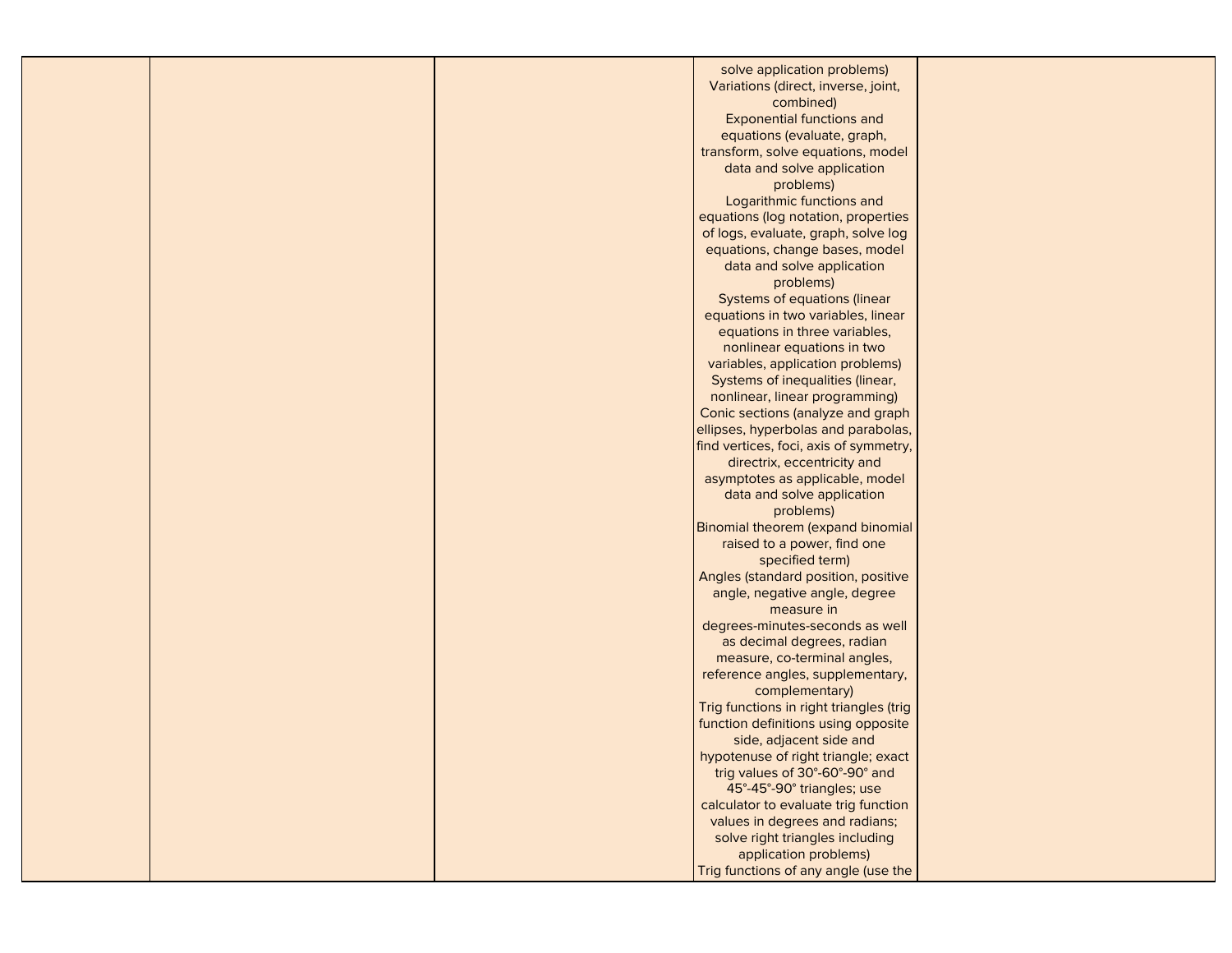| x-y-r definitions to find trig function<br>values, signs of the trig functions<br>within each quadrant, find and use<br>reference angles)<br>Trig functions of real numbers (use<br>the unit circle to find trig function<br>values, properties of the trig<br>functions (domain, range,<br>symmetries, period)<br>Basic trig identities (Reciprocal,<br>Quotient or Ratio, Pythagorean,<br>rearrange basic identities, simplify<br>trig expressions)<br>Graph the trig functions (period,<br>amplitude, graph sin, cos, tan, cot,<br>csc and sec functions without the<br>use of a graphing calculator and<br>using a graphing calculator,<br>transformations of the basic trig<br>graphs (horizontal and vertical<br>shifts, vertical stretch/shrink,<br>change of period, graph using<br>addition of ordinates, given the<br>graph of a trig function write the<br>equation)<br>Inverse trig functions (restrictions<br>on the domain and range, how<br>graph of inverse is related to trig<br>function graph, find exact values<br>using triangles, evaluate<br>composition of a trig function and<br>an inverse trig function, evaluate<br>inverse trig functions using a<br>calculator)<br>Verify trig identities (include<br>techniques of changing all to sin<br>and cos, factoring, multiplying by a<br>conjugate, etc., use graphs to<br>decide if a given equation is an<br>identity, then prove algebraically)<br>Use trig identities (Sum and<br>Difference Identities for sin, cos,<br>tan, Co-function Identities,<br>Double-Angle Identities, Half-Angle<br>Identities, Product to Sum<br>Identities, Sum to Product<br>Identities)<br>Solve trig equations<br>Applications of trig (Linear velocity,<br>angular velocity, arc length, area of |  |  |  |
|----------------------------------------------------------------------------------------------------------------------------------------------------------------------------------------------------------------------------------------------------------------------------------------------------------------------------------------------------------------------------------------------------------------------------------------------------------------------------------------------------------------------------------------------------------------------------------------------------------------------------------------------------------------------------------------------------------------------------------------------------------------------------------------------------------------------------------------------------------------------------------------------------------------------------------------------------------------------------------------------------------------------------------------------------------------------------------------------------------------------------------------------------------------------------------------------------------------------------------------------------------------------------------------------------------------------------------------------------------------------------------------------------------------------------------------------------------------------------------------------------------------------------------------------------------------------------------------------------------------------------------------------------------------------------------------------------------------------------------------------------------------|--|--|--|
|                                                                                                                                                                                                                                                                                                                                                                                                                                                                                                                                                                                                                                                                                                                                                                                                                                                                                                                                                                                                                                                                                                                                                                                                                                                                                                                                                                                                                                                                                                                                                                                                                                                                                                                                                                |  |  |  |
|                                                                                                                                                                                                                                                                                                                                                                                                                                                                                                                                                                                                                                                                                                                                                                                                                                                                                                                                                                                                                                                                                                                                                                                                                                                                                                                                                                                                                                                                                                                                                                                                                                                                                                                                                                |  |  |  |
|                                                                                                                                                                                                                                                                                                                                                                                                                                                                                                                                                                                                                                                                                                                                                                                                                                                                                                                                                                                                                                                                                                                                                                                                                                                                                                                                                                                                                                                                                                                                                                                                                                                                                                                                                                |  |  |  |
|                                                                                                                                                                                                                                                                                                                                                                                                                                                                                                                                                                                                                                                                                                                                                                                                                                                                                                                                                                                                                                                                                                                                                                                                                                                                                                                                                                                                                                                                                                                                                                                                                                                                                                                                                                |  |  |  |
|                                                                                                                                                                                                                                                                                                                                                                                                                                                                                                                                                                                                                                                                                                                                                                                                                                                                                                                                                                                                                                                                                                                                                                                                                                                                                                                                                                                                                                                                                                                                                                                                                                                                                                                                                                |  |  |  |
|                                                                                                                                                                                                                                                                                                                                                                                                                                                                                                                                                                                                                                                                                                                                                                                                                                                                                                                                                                                                                                                                                                                                                                                                                                                                                                                                                                                                                                                                                                                                                                                                                                                                                                                                                                |  |  |  |
|                                                                                                                                                                                                                                                                                                                                                                                                                                                                                                                                                                                                                                                                                                                                                                                                                                                                                                                                                                                                                                                                                                                                                                                                                                                                                                                                                                                                                                                                                                                                                                                                                                                                                                                                                                |  |  |  |
|                                                                                                                                                                                                                                                                                                                                                                                                                                                                                                                                                                                                                                                                                                                                                                                                                                                                                                                                                                                                                                                                                                                                                                                                                                                                                                                                                                                                                                                                                                                                                                                                                                                                                                                                                                |  |  |  |
|                                                                                                                                                                                                                                                                                                                                                                                                                                                                                                                                                                                                                                                                                                                                                                                                                                                                                                                                                                                                                                                                                                                                                                                                                                                                                                                                                                                                                                                                                                                                                                                                                                                                                                                                                                |  |  |  |
|                                                                                                                                                                                                                                                                                                                                                                                                                                                                                                                                                                                                                                                                                                                                                                                                                                                                                                                                                                                                                                                                                                                                                                                                                                                                                                                                                                                                                                                                                                                                                                                                                                                                                                                                                                |  |  |  |
|                                                                                                                                                                                                                                                                                                                                                                                                                                                                                                                                                                                                                                                                                                                                                                                                                                                                                                                                                                                                                                                                                                                                                                                                                                                                                                                                                                                                                                                                                                                                                                                                                                                                                                                                                                |  |  |  |
|                                                                                                                                                                                                                                                                                                                                                                                                                                                                                                                                                                                                                                                                                                                                                                                                                                                                                                                                                                                                                                                                                                                                                                                                                                                                                                                                                                                                                                                                                                                                                                                                                                                                                                                                                                |  |  |  |
|                                                                                                                                                                                                                                                                                                                                                                                                                                                                                                                                                                                                                                                                                                                                                                                                                                                                                                                                                                                                                                                                                                                                                                                                                                                                                                                                                                                                                                                                                                                                                                                                                                                                                                                                                                |  |  |  |
|                                                                                                                                                                                                                                                                                                                                                                                                                                                                                                                                                                                                                                                                                                                                                                                                                                                                                                                                                                                                                                                                                                                                                                                                                                                                                                                                                                                                                                                                                                                                                                                                                                                                                                                                                                |  |  |  |
|                                                                                                                                                                                                                                                                                                                                                                                                                                                                                                                                                                                                                                                                                                                                                                                                                                                                                                                                                                                                                                                                                                                                                                                                                                                                                                                                                                                                                                                                                                                                                                                                                                                                                                                                                                |  |  |  |
|                                                                                                                                                                                                                                                                                                                                                                                                                                                                                                                                                                                                                                                                                                                                                                                                                                                                                                                                                                                                                                                                                                                                                                                                                                                                                                                                                                                                                                                                                                                                                                                                                                                                                                                                                                |  |  |  |
|                                                                                                                                                                                                                                                                                                                                                                                                                                                                                                                                                                                                                                                                                                                                                                                                                                                                                                                                                                                                                                                                                                                                                                                                                                                                                                                                                                                                                                                                                                                                                                                                                                                                                                                                                                |  |  |  |
|                                                                                                                                                                                                                                                                                                                                                                                                                                                                                                                                                                                                                                                                                                                                                                                                                                                                                                                                                                                                                                                                                                                                                                                                                                                                                                                                                                                                                                                                                                                                                                                                                                                                                                                                                                |  |  |  |
|                                                                                                                                                                                                                                                                                                                                                                                                                                                                                                                                                                                                                                                                                                                                                                                                                                                                                                                                                                                                                                                                                                                                                                                                                                                                                                                                                                                                                                                                                                                                                                                                                                                                                                                                                                |  |  |  |
|                                                                                                                                                                                                                                                                                                                                                                                                                                                                                                                                                                                                                                                                                                                                                                                                                                                                                                                                                                                                                                                                                                                                                                                                                                                                                                                                                                                                                                                                                                                                                                                                                                                                                                                                                                |  |  |  |
|                                                                                                                                                                                                                                                                                                                                                                                                                                                                                                                                                                                                                                                                                                                                                                                                                                                                                                                                                                                                                                                                                                                                                                                                                                                                                                                                                                                                                                                                                                                                                                                                                                                                                                                                                                |  |  |  |
|                                                                                                                                                                                                                                                                                                                                                                                                                                                                                                                                                                                                                                                                                                                                                                                                                                                                                                                                                                                                                                                                                                                                                                                                                                                                                                                                                                                                                                                                                                                                                                                                                                                                                                                                                                |  |  |  |
|                                                                                                                                                                                                                                                                                                                                                                                                                                                                                                                                                                                                                                                                                                                                                                                                                                                                                                                                                                                                                                                                                                                                                                                                                                                                                                                                                                                                                                                                                                                                                                                                                                                                                                                                                                |  |  |  |
|                                                                                                                                                                                                                                                                                                                                                                                                                                                                                                                                                                                                                                                                                                                                                                                                                                                                                                                                                                                                                                                                                                                                                                                                                                                                                                                                                                                                                                                                                                                                                                                                                                                                                                                                                                |  |  |  |
|                                                                                                                                                                                                                                                                                                                                                                                                                                                                                                                                                                                                                                                                                                                                                                                                                                                                                                                                                                                                                                                                                                                                                                                                                                                                                                                                                                                                                                                                                                                                                                                                                                                                                                                                                                |  |  |  |
|                                                                                                                                                                                                                                                                                                                                                                                                                                                                                                                                                                                                                                                                                                                                                                                                                                                                                                                                                                                                                                                                                                                                                                                                                                                                                                                                                                                                                                                                                                                                                                                                                                                                                                                                                                |  |  |  |
|                                                                                                                                                                                                                                                                                                                                                                                                                                                                                                                                                                                                                                                                                                                                                                                                                                                                                                                                                                                                                                                                                                                                                                                                                                                                                                                                                                                                                                                                                                                                                                                                                                                                                                                                                                |  |  |  |
|                                                                                                                                                                                                                                                                                                                                                                                                                                                                                                                                                                                                                                                                                                                                                                                                                                                                                                                                                                                                                                                                                                                                                                                                                                                                                                                                                                                                                                                                                                                                                                                                                                                                                                                                                                |  |  |  |
|                                                                                                                                                                                                                                                                                                                                                                                                                                                                                                                                                                                                                                                                                                                                                                                                                                                                                                                                                                                                                                                                                                                                                                                                                                                                                                                                                                                                                                                                                                                                                                                                                                                                                                                                                                |  |  |  |
|                                                                                                                                                                                                                                                                                                                                                                                                                                                                                                                                                                                                                                                                                                                                                                                                                                                                                                                                                                                                                                                                                                                                                                                                                                                                                                                                                                                                                                                                                                                                                                                                                                                                                                                                                                |  |  |  |
|                                                                                                                                                                                                                                                                                                                                                                                                                                                                                                                                                                                                                                                                                                                                                                                                                                                                                                                                                                                                                                                                                                                                                                                                                                                                                                                                                                                                                                                                                                                                                                                                                                                                                                                                                                |  |  |  |
|                                                                                                                                                                                                                                                                                                                                                                                                                                                                                                                                                                                                                                                                                                                                                                                                                                                                                                                                                                                                                                                                                                                                                                                                                                                                                                                                                                                                                                                                                                                                                                                                                                                                                                                                                                |  |  |  |
|                                                                                                                                                                                                                                                                                                                                                                                                                                                                                                                                                                                                                                                                                                                                                                                                                                                                                                                                                                                                                                                                                                                                                                                                                                                                                                                                                                                                                                                                                                                                                                                                                                                                                                                                                                |  |  |  |
|                                                                                                                                                                                                                                                                                                                                                                                                                                                                                                                                                                                                                                                                                                                                                                                                                                                                                                                                                                                                                                                                                                                                                                                                                                                                                                                                                                                                                                                                                                                                                                                                                                                                                                                                                                |  |  |  |
|                                                                                                                                                                                                                                                                                                                                                                                                                                                                                                                                                                                                                                                                                                                                                                                                                                                                                                                                                                                                                                                                                                                                                                                                                                                                                                                                                                                                                                                                                                                                                                                                                                                                                                                                                                |  |  |  |
|                                                                                                                                                                                                                                                                                                                                                                                                                                                                                                                                                                                                                                                                                                                                                                                                                                                                                                                                                                                                                                                                                                                                                                                                                                                                                                                                                                                                                                                                                                                                                                                                                                                                                                                                                                |  |  |  |
|                                                                                                                                                                                                                                                                                                                                                                                                                                                                                                                                                                                                                                                                                                                                                                                                                                                                                                                                                                                                                                                                                                                                                                                                                                                                                                                                                                                                                                                                                                                                                                                                                                                                                                                                                                |  |  |  |
|                                                                                                                                                                                                                                                                                                                                                                                                                                                                                                                                                                                                                                                                                                                                                                                                                                                                                                                                                                                                                                                                                                                                                                                                                                                                                                                                                                                                                                                                                                                                                                                                                                                                                                                                                                |  |  |  |
|                                                                                                                                                                                                                                                                                                                                                                                                                                                                                                                                                                                                                                                                                                                                                                                                                                                                                                                                                                                                                                                                                                                                                                                                                                                                                                                                                                                                                                                                                                                                                                                                                                                                                                                                                                |  |  |  |
|                                                                                                                                                                                                                                                                                                                                                                                                                                                                                                                                                                                                                                                                                                                                                                                                                                                                                                                                                                                                                                                                                                                                                                                                                                                                                                                                                                                                                                                                                                                                                                                                                                                                                                                                                                |  |  |  |
|                                                                                                                                                                                                                                                                                                                                                                                                                                                                                                                                                                                                                                                                                                                                                                                                                                                                                                                                                                                                                                                                                                                                                                                                                                                                                                                                                                                                                                                                                                                                                                                                                                                                                                                                                                |  |  |  |
|                                                                                                                                                                                                                                                                                                                                                                                                                                                                                                                                                                                                                                                                                                                                                                                                                                                                                                                                                                                                                                                                                                                                                                                                                                                                                                                                                                                                                                                                                                                                                                                                                                                                                                                                                                |  |  |  |
|                                                                                                                                                                                                                                                                                                                                                                                                                                                                                                                                                                                                                                                                                                                                                                                                                                                                                                                                                                                                                                                                                                                                                                                                                                                                                                                                                                                                                                                                                                                                                                                                                                                                                                                                                                |  |  |  |
|                                                                                                                                                                                                                                                                                                                                                                                                                                                                                                                                                                                                                                                                                                                                                                                                                                                                                                                                                                                                                                                                                                                                                                                                                                                                                                                                                                                                                                                                                                                                                                                                                                                                                                                                                                |  |  |  |
|                                                                                                                                                                                                                                                                                                                                                                                                                                                                                                                                                                                                                                                                                                                                                                                                                                                                                                                                                                                                                                                                                                                                                                                                                                                                                                                                                                                                                                                                                                                                                                                                                                                                                                                                                                |  |  |  |
|                                                                                                                                                                                                                                                                                                                                                                                                                                                                                                                                                                                                                                                                                                                                                                                                                                                                                                                                                                                                                                                                                                                                                                                                                                                                                                                                                                                                                                                                                                                                                                                                                                                                                                                                                                |  |  |  |
|                                                                                                                                                                                                                                                                                                                                                                                                                                                                                                                                                                                                                                                                                                                                                                                                                                                                                                                                                                                                                                                                                                                                                                                                                                                                                                                                                                                                                                                                                                                                                                                                                                                                                                                                                                |  |  |  |
|                                                                                                                                                                                                                                                                                                                                                                                                                                                                                                                                                                                                                                                                                                                                                                                                                                                                                                                                                                                                                                                                                                                                                                                                                                                                                                                                                                                                                                                                                                                                                                                                                                                                                                                                                                |  |  |  |
|                                                                                                                                                                                                                                                                                                                                                                                                                                                                                                                                                                                                                                                                                                                                                                                                                                                                                                                                                                                                                                                                                                                                                                                                                                                                                                                                                                                                                                                                                                                                                                                                                                                                                                                                                                |  |  |  |
|                                                                                                                                                                                                                                                                                                                                                                                                                                                                                                                                                                                                                                                                                                                                                                                                                                                                                                                                                                                                                                                                                                                                                                                                                                                                                                                                                                                                                                                                                                                                                                                                                                                                                                                                                                |  |  |  |
|                                                                                                                                                                                                                                                                                                                                                                                                                                                                                                                                                                                                                                                                                                                                                                                                                                                                                                                                                                                                                                                                                                                                                                                                                                                                                                                                                                                                                                                                                                                                                                                                                                                                                                                                                                |  |  |  |
|                                                                                                                                                                                                                                                                                                                                                                                                                                                                                                                                                                                                                                                                                                                                                                                                                                                                                                                                                                                                                                                                                                                                                                                                                                                                                                                                                                                                                                                                                                                                                                                                                                                                                                                                                                |  |  |  |
|                                                                                                                                                                                                                                                                                                                                                                                                                                                                                                                                                                                                                                                                                                                                                                                                                                                                                                                                                                                                                                                                                                                                                                                                                                                                                                                                                                                                                                                                                                                                                                                                                                                                                                                                                                |  |  |  |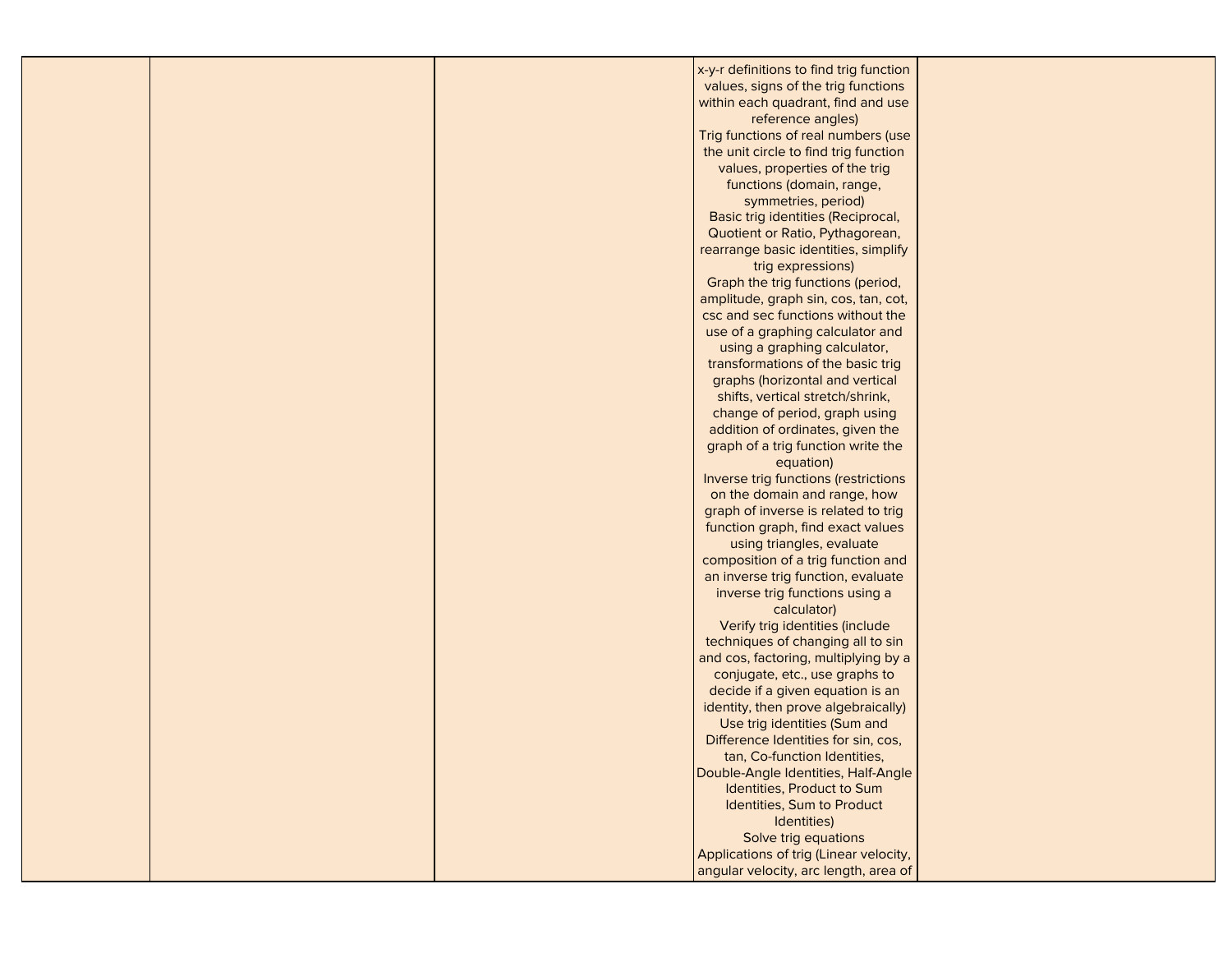|                                                     |                                                                                                                                                                                                                                                                                                                                                                                                                                                                                                                                                                                                                                                                                                                                                                                                                                                                                |                                                                                                                                                                                                                                                                                                                                                                                                                                                                                                                                                                                                                                                                                                                                                                                                                                                                                                                                                                                                                                                                                                                                                                                                                                                                    | a sector, Law of Sines, Law of<br>Cosines, area of a triangle,<br>trigonometric form of complex<br>numbers (compute absolute value,<br>product, quotient), DeMoivre's<br>Theorem)<br>Parametric equations (eliminate the<br>parameter, graph)<br>Polar coordinates and equations<br>(convert to and from rectangular<br>form, graph)                                                                                                                                                                                                                                                                                                                                                                                                                                                                                                                                                                                                                                                                                                                                                                                    |                                          |
|-----------------------------------------------------|--------------------------------------------------------------------------------------------------------------------------------------------------------------------------------------------------------------------------------------------------------------------------------------------------------------------------------------------------------------------------------------------------------------------------------------------------------------------------------------------------------------------------------------------------------------------------------------------------------------------------------------------------------------------------------------------------------------------------------------------------------------------------------------------------------------------------------------------------------------------------------|--------------------------------------------------------------------------------------------------------------------------------------------------------------------------------------------------------------------------------------------------------------------------------------------------------------------------------------------------------------------------------------------------------------------------------------------------------------------------------------------------------------------------------------------------------------------------------------------------------------------------------------------------------------------------------------------------------------------------------------------------------------------------------------------------------------------------------------------------------------------------------------------------------------------------------------------------------------------------------------------------------------------------------------------------------------------------------------------------------------------------------------------------------------------------------------------------------------------------------------------------------------------|-------------------------------------------------------------------------------------------------------------------------------------------------------------------------------------------------------------------------------------------------------------------------------------------------------------------------------------------------------------------------------------------------------------------------------------------------------------------------------------------------------------------------------------------------------------------------------------------------------------------------------------------------------------------------------------------------------------------------------------------------------------------------------------------------------------------------------------------------------------------------------------------------------------------------------------------------------------------------------------------------------------------------------------------------------------------------------------------------------------------------|------------------------------------------|
| <b>Math</b><br><b>Curricular</b><br><b>Supports</b> | <b>Geometry Prentice Hall (pearson)</b>                                                                                                                                                                                                                                                                                                                                                                                                                                                                                                                                                                                                                                                                                                                                                                                                                                        | <b>Algebra 2 Prentice Hall (pearson)</b>                                                                                                                                                                                                                                                                                                                                                                                                                                                                                                                                                                                                                                                                                                                                                                                                                                                                                                                                                                                                                                                                                                                                                                                                                           | <b>PreCalculus with Limits Houghton</b><br><b>Mifflin</b><br><b>Author: Larson</b>                                                                                                                                                                                                                                                                                                                                                                                                                                                                                                                                                                                                                                                                                                                                                                                                                                                                                                                                                                                                                                      | <b>Calculus AP Cenage Author: Larson</b> |
| <b>Science</b>                                      | Students will be able to demonstrate how to<br>use the scientific process in problem solving<br>Students will be able to make proper<br>measurement, identify correct formula to use<br>and solve problems.<br>Students will be able to identify the variables<br>and controls in scientific experiments<br>Students will demonstrate a basic<br>understanding of Chemistry and Physics<br>Students will be able to solve dimensional<br>analysis problems<br>Students will be able to reflect on the<br>experiments and provide details on revisions<br>they could make.<br>Students will be able to express scientific<br>thoughts and results in writing.<br>Students will be able to complete homework<br>outside of class<br>STEM/Technology Goal needed: Students<br>will use google and chromebooks to create<br>and write their own labs and properly display<br>data. | Biology:<br>Students will be able to successfully<br>apply the scientific method to problems<br>Students will be able to demonstrate a<br>basic understanding of cell cycle -<br>interphase, mitosis<br>Students will be able to make<br>measurements with the correct number<br>of significant digits and using the rules of<br>significant digits when performing<br>mathematical operations<br>Students will be able to determine what<br>type of data should be collected in order<br>to make a claim/argument/hypothesis<br>Students will be able to know base<br>measurements in both the english and<br>metric system. Convert between metric<br>and english measurement systems. Have<br>fundamental units known.<br>Students will be able to discuss a basic<br>knowledge of photosynthesis and cell<br>respiration.<br>Students will be able to focus a<br>microscope, make a wet mount, make a<br>stained slide.<br>Students will be able to know the<br>fundamental parts of an atom, where<br>each part of the atom exists and what<br>the charges are and explain what and<br>isotope is and how they are formed.<br>Students will be able to explain how<br>experiment could have been performed<br>better.<br>Students will be able to explain how | AP Biology:<br>Students will be able to use and<br>apply the scientific method to<br>problems and guide investigations<br>within the context of the course<br>Students will be able to determine<br>what type of data should be<br>collected in order to make a<br>claim/argument/hypothesis<br>Students will be able to explain<br>basic concepts of cells as the<br>fundamental unit of life<br>Students will be able to make a<br>hypothesis, procedure and use<br>proper data analysis to support or<br>reject hypothesis.<br>Students will be able to<br>demonstrate understanding<br>biological systems utilize free<br>energy and molecular building<br>blocks to grow, to reproduce to<br>maintain dynamic homeostasis<br>Students will be able to use<br>general laboratory equipment to<br>measure and record data.<br>(graduated cylinders, balances,<br>thermometers) Knowing that we do<br>not use beakers and erlenmeyer<br>flasks to measure<br>Students will be able to<br>demonstrate knowledge of how<br>living systems store, retrieve,<br>transmit, and respond to<br>information essential to life | Chemistry                                |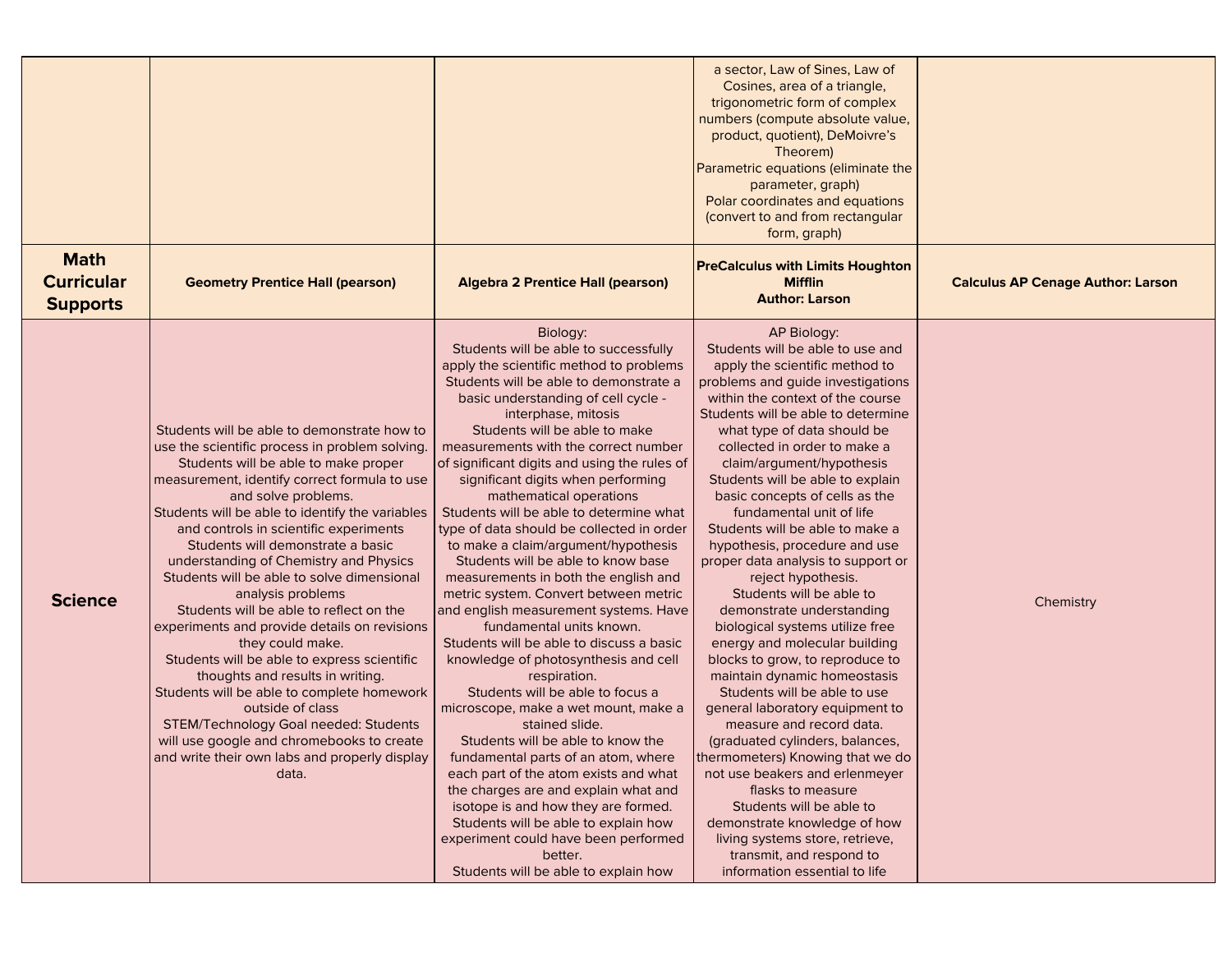|  | evolution is fundamental to                 | processes.                                                            |  |
|--|---------------------------------------------|-----------------------------------------------------------------------|--|
|  | understanding biology                       | Students will be able to create lab                                   |  |
|  | Students will be able to list steps of cell | report with proper formatting                                         |  |
|  | cycle and identify stages of mitosis.       | Students will be able to explain the                                  |  |
|  | Students will be able to explain how        | process of cell division, heredity,                                   |  |
|  | science drives technology and how           | and molecular biology                                                 |  |
|  | technology drives science                   | Students will be able to                                              |  |
|  | Students will be able to list steps of cell | demonstrate understanding of the                                      |  |
|  | cycle and identify stages of mitosis        | basic process and mechanisms of                                       |  |
|  | Students will be able to use Lab Quest 2    | evolution.                                                            |  |
|  | data collection units to collect data from  | Students will be able to                                              |  |
|  | lab/field and store in appropriate areas    | demonstrate how the process of                                        |  |
|  | for others to access.                       | evolution drives the diversity and                                    |  |
|  |                                             | unity of life. Student can                                            |  |
|  |                                             | successfully evaluate evidence                                        |  |
|  |                                             | provided by data to qualitatively                                     |  |
|  |                                             | and quantitatively investigate the                                    |  |
|  |                                             | role of natural selection in                                          |  |
|  |                                             | evolution.                                                            |  |
|  |                                             | Students explain the connection                                       |  |
|  |                                             | between genetic variations in                                         |  |
|  |                                             | organisms and phenotypic                                              |  |
|  |                                             | variations in populations.                                            |  |
|  |                                             | Students can explain how the                                          |  |
|  |                                             | inheritance patterns of many traits                                   |  |
|  |                                             | cannot be accounted for by                                            |  |
|  |                                             | Mendelian genetics.                                                   |  |
|  |                                             | Students can describe models                                          |  |
|  |                                             | illustrating how genetic information                                  |  |
|  |                                             |                                                                       |  |
|  |                                             | is translated into polypeptides.<br>Students can predict how a change |  |
|  |                                             |                                                                       |  |
|  |                                             | in DNA or RNA can result in                                           |  |
|  |                                             | changes in gene expression                                            |  |
|  |                                             | Students can construct                                                |  |
|  |                                             | explanations of the mechanisms                                        |  |
|  |                                             | and structural features of cells that                                 |  |
|  |                                             | allow organisms to capture, store                                     |  |
|  |                                             | or use free energy.                                                   |  |
|  |                                             | Students are able to construct                                        |  |
|  |                                             | models that connect the movement                                      |  |
|  |                                             | of molecules across membranes                                         |  |
|  |                                             | with membrane structure and                                           |  |
|  |                                             | function                                                              |  |
|  |                                             | Students can explain how                                              |  |
|  |                                             | biological systems interact, and                                      |  |
|  |                                             | these systems and their                                               |  |
|  |                                             | interactions possess complex                                          |  |
|  |                                             | properties.                                                           |  |
|  |                                             | Students can use models to                                            |  |
|  |                                             | explain how the subcomponents of                                      |  |
|  |                                             |                                                                       |  |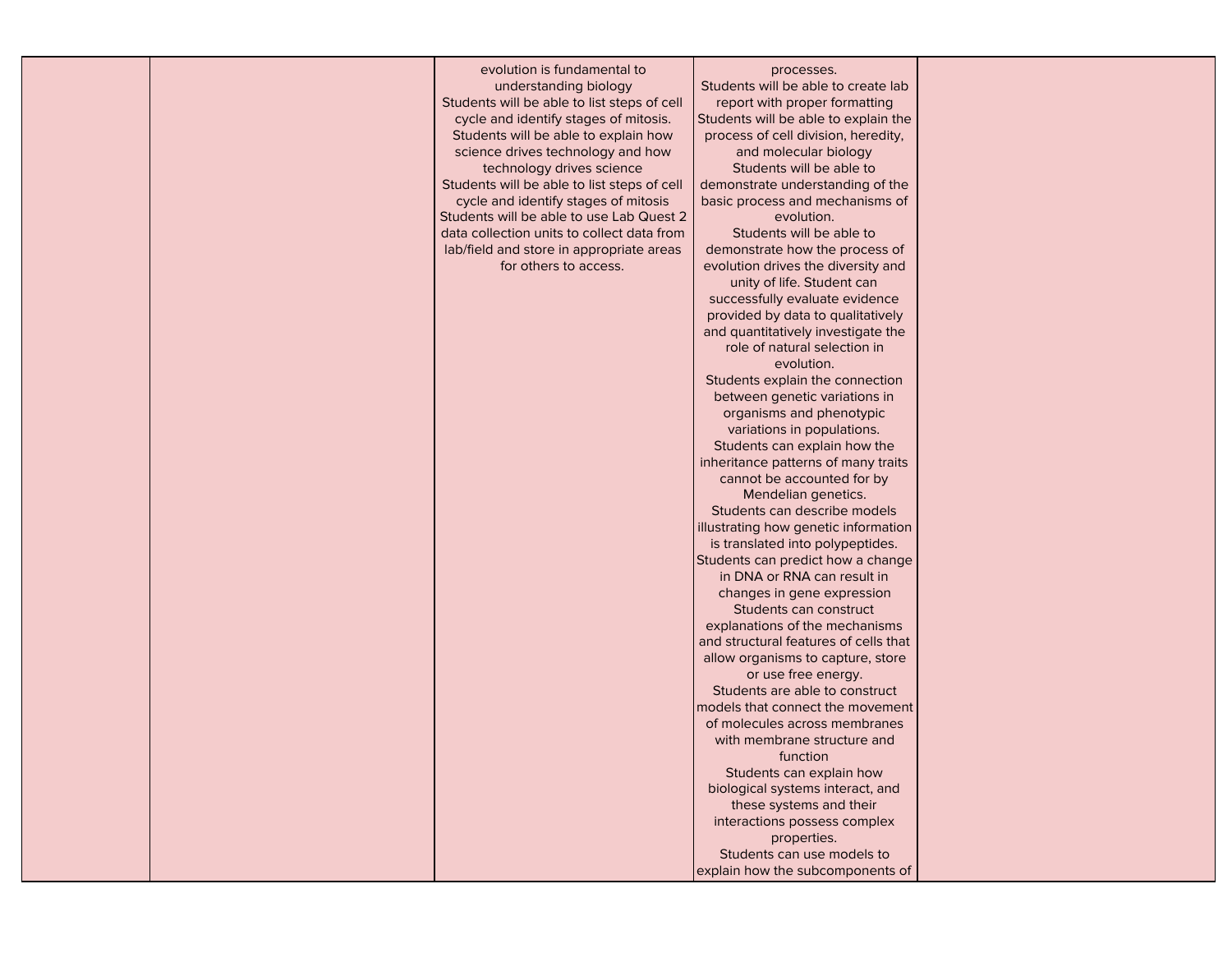|                                                        |                                                                                                                                                                                                                                                                                                                                                                                                                                                                                                                                                                                                                                                                                                                                                                                                                                                                                                                                                                                                                                                                     |                                                                                                                                                                                                                                                                                                                                                                                                                                                                                                                                                                                                                                                                                                                                                                                                                                                                                                                                                                                                                                                                                                                                                                                                                                                                                                                                                                                                                                   | a biological polymer determine the<br>properties of that polymer<br>Students construct explanations as<br>to how interactions of subcellular<br>structures provide essential<br>functions.                                                                                                                                                                                                                                                                                                                                                                                                                                                                                                                                                                                                                                                                                                                                                                                                                                                                             |                                                                                                                                                                                                                                                                                                                                                                                                                                                                                                                                                                                                                                                                                                                                                                                                                                                                                                                                                                                                                                                                                                                                                                                                                                                                                                                                                                                                                                                                          |
|--------------------------------------------------------|---------------------------------------------------------------------------------------------------------------------------------------------------------------------------------------------------------------------------------------------------------------------------------------------------------------------------------------------------------------------------------------------------------------------------------------------------------------------------------------------------------------------------------------------------------------------------------------------------------------------------------------------------------------------------------------------------------------------------------------------------------------------------------------------------------------------------------------------------------------------------------------------------------------------------------------------------------------------------------------------------------------------------------------------------------------------|-----------------------------------------------------------------------------------------------------------------------------------------------------------------------------------------------------------------------------------------------------------------------------------------------------------------------------------------------------------------------------------------------------------------------------------------------------------------------------------------------------------------------------------------------------------------------------------------------------------------------------------------------------------------------------------------------------------------------------------------------------------------------------------------------------------------------------------------------------------------------------------------------------------------------------------------------------------------------------------------------------------------------------------------------------------------------------------------------------------------------------------------------------------------------------------------------------------------------------------------------------------------------------------------------------------------------------------------------------------------------------------------------------------------------------------|------------------------------------------------------------------------------------------------------------------------------------------------------------------------------------------------------------------------------------------------------------------------------------------------------------------------------------------------------------------------------------------------------------------------------------------------------------------------------------------------------------------------------------------------------------------------------------------------------------------------------------------------------------------------------------------------------------------------------------------------------------------------------------------------------------------------------------------------------------------------------------------------------------------------------------------------------------------------------------------------------------------------------------------------------------------------|--------------------------------------------------------------------------------------------------------------------------------------------------------------------------------------------------------------------------------------------------------------------------------------------------------------------------------------------------------------------------------------------------------------------------------------------------------------------------------------------------------------------------------------------------------------------------------------------------------------------------------------------------------------------------------------------------------------------------------------------------------------------------------------------------------------------------------------------------------------------------------------------------------------------------------------------------------------------------------------------------------------------------------------------------------------------------------------------------------------------------------------------------------------------------------------------------------------------------------------------------------------------------------------------------------------------------------------------------------------------------------------------------------------------------------------------------------------------------|
| <b>Science</b><br><b>Curricular</b><br><b>Supports</b> |                                                                                                                                                                                                                                                                                                                                                                                                                                                                                                                                                                                                                                                                                                                                                                                                                                                                                                                                                                                                                                                                     | Modern Biology "owl book" copyright<br><b>200 Holt Reinhart Winston</b>                                                                                                                                                                                                                                                                                                                                                                                                                                                                                                                                                                                                                                                                                                                                                                                                                                                                                                                                                                                                                                                                                                                                                                                                                                                                                                                                                           | <b>Campbell Biology 2011</b>                                                                                                                                                                                                                                                                                                                                                                                                                                                                                                                                                                                                                                                                                                                                                                                                                                                                                                                                                                                                                                           | <b>Merril Chemistry copyright 1998</b>                                                                                                                                                                                                                                                                                                                                                                                                                                                                                                                                                                                                                                                                                                                                                                                                                                                                                                                                                                                                                                                                                                                                                                                                                                                                                                                                                                                                                                   |
| <b>Social Studies</b>                                  | : ELECTIVE<br>Students will be able to decode news articles<br>that use age-appropriate vocab<br>Students will be able to navigate in Wikipedia<br>Students will be able to research unfamiliar<br>proper nouns<br>Students will be able to examine web and<br>print various news sources, and categorize<br>them based on differences in reliability<br>Students will be able to connect causes,<br>effects & correlation as central to the<br>evolution of social science<br>Students will be able to distinguish<br>supporting evidence from other information<br>in text<br>Students will be able to project or anticipate<br>imminent societal events based on history<br>Students will be able to be an active<br>participant in class discussions and<br>demonstrate listening, consideration and<br>response to the statements of fellow<br>students<br>Students will be able to distinguish between<br>social, cultural & ethnic aspects<br>Students practice rewording summarizations<br>of current issues topics contained in online<br>and print media. | 10th: World History<br>Students will be able to use summary<br>skills to extrapolate the the main ideas<br>from documents.<br>Students will be able to present<br>information in front of the class using<br>academic language and complete<br>sentences.<br>Students will be able to read and<br>annotate primary sources<br>Students will be able to analyze a<br>primary source and use textual evidence<br>to support a claim.<br>Students will be able to determine what<br>a reliable source is and knowing where<br>they can find them<br>Students will be able to conduct quality<br>research and be able to articulate in a<br>3-5 paragraph document.<br>Students will be able to participate in<br>in-class discussions.<br>Students will be able to determine the<br>importance or roles of Governments.<br>Students will be able to relate the<br>arguments made during the Great<br>Compromise to the struggles between<br>Slave and free states by 1860<br>Students will be able to identify several<br>Amendments to the Constitution: 1865 to<br>1974<br>Students will be able to demonstrate<br>knowledge of and can orally express, the<br>3/5ths Compromise<br>Students will be able to, with assistance<br>from a longer list of rights and privileges<br>can select out the expansions and<br>limitations placed on citizenship from the<br>Revolution to 1860<br>Students will summarize historical events | 11th: US History<br>Students will be able to, with aid<br>from a general list, accurately pick<br>out the social & political arguments<br>that led to the American Civil War<br>Students will be able to state<br>clearly & succinctly, the successes<br>and failures of the Reconstruction<br>Period<br>Students will be able to enumerate<br>examples of how expansion and<br>war led to the evolution of the<br>American of economy and vision<br>Students will be able to describe<br>the significance of American<br>interventions in the World Wars,<br>The Cold War, and Vietnam on the<br>citizens and government.<br>Students will be able to correctly<br>categorize statements as either<br>fact, opinion or thesis<br>Students will be able to state some<br>fundamental economic principles<br>that drove social and political life in<br>19th & 20th C.<br>Students will be able to annotate a<br>primary source document and use<br>the information to generate an<br>argumentative essay in which they<br>use the evidence to support their<br>claims. | Gov/Econ<br>Student will be able to articulate the historical<br>context leading up to the Revolutionary War.<br>Student will be able to demonstrate<br>understanding of the Declaration of<br>Independence and Constitution.<br>Student will be able to articulate their<br>understanding of the U.S. system of<br>government and the Constitution<br>Student will be able to identify the<br>debates/compromises at the Constitutional<br>Convention<br>Student will be able to trace how U.S.<br>government has changed over time<br>Student will be able to develop an appreciation<br>for the importance of engaging in our political<br>system and means of engagement<br>Student will be able to discuss political<br>ideologies<br>Student will be able to comprehend and<br>analyze primary sources<br>Student will be able to lead academic<br>discussions<br>Student will be able to develop questions<br>relating to synthesis, analysis, and evaluation<br>Student will be able to research and write a<br>cogent and original research paper<br>Student will be able to synthesize their<br>presentation skills<br>Student will be able to develop habit of paying<br>attention to current events<br>Student will be able to utilize comprehensive<br>note taking strategy<br>Student will be able to be familiar with major<br>debates within our system of government, i.e.<br>state power vs. federal power, national security<br>vs. individual rights |